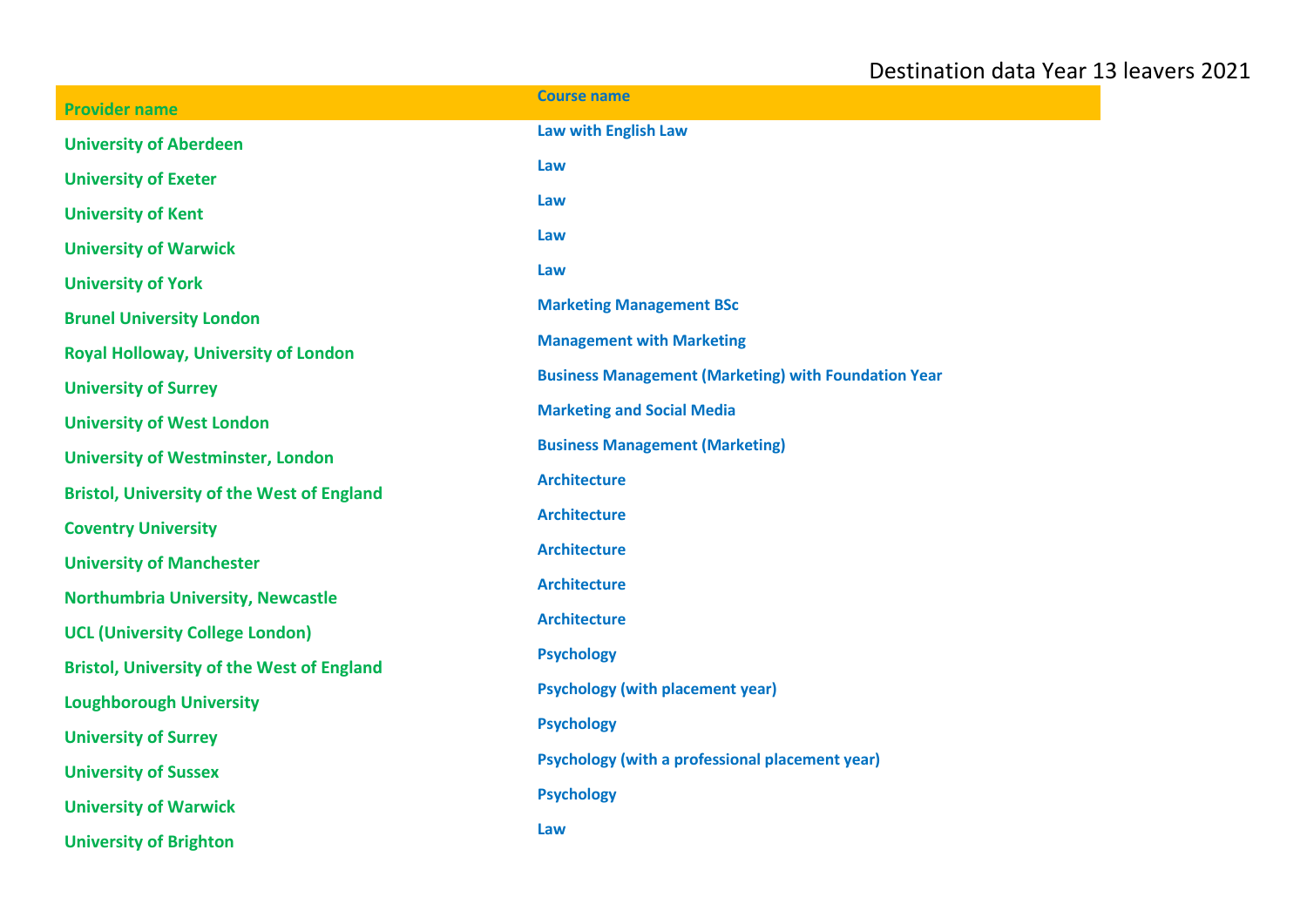|                                   | Law                                                        |
|-----------------------------------|------------------------------------------------------------|
| <b>University of Kent</b>         | <b>Law with Criminal Justice</b>                           |
| <b>The University of Law</b>      |                                                            |
| <b>University of Portsmouth</b>   | Law                                                        |
| <b>University of Surrey</b>       | Law                                                        |
| <b>UCFB</b>                       | <b>Football Business &amp; Marketing</b>                   |
| <b>UCFB</b>                       | <b>International Football Business</b>                     |
| <b>UCFB</b>                       | <b>Sports Business &amp; Coaching</b>                      |
| <b>UCFB</b>                       | <b>Sports Business &amp; Sports Broadcasting</b>           |
| <b>Brunel University London</b>   | <b>Civil Engineering</b>                                   |
| <b>City, University of London</b> | <b>Civil Engineering</b>                                   |
| <b>City, University of London</b> | <b>Civil Engineering (with Integrated Foundation Year)</b> |
| <b>University of Surrey</b>       | <b>Civil Engineering</b>                                   |
| <b>University of Surrey</b>       | <b>Civil Engineering with Foundation Year</b>              |
| <b>University of West London</b>  | <b>Civil Engineering</b>                                   |
| <b>University of Brighton</b>     | <b>Psychology</b>                                          |
| <b>Cardiff University</b>         | <b>Psychology</b>                                          |
| <b>University of Chichester</b>   | <b>Psychology</b>                                          |
| <b>University of Portsmouth</b>   | <b>Psychology</b>                                          |
| <b>University of Sussex</b>       | <b>Psychology</b>                                          |
| <b>University of Brighton</b>     | <b>Mechanical Engineering</b>                              |
| <b>Brunel University London</b>   | <b>Mechanical Engineering</b>                              |
| <b>University of Liverpool</b>    | <b>Mechanical Engineering with a Year in Industry</b>      |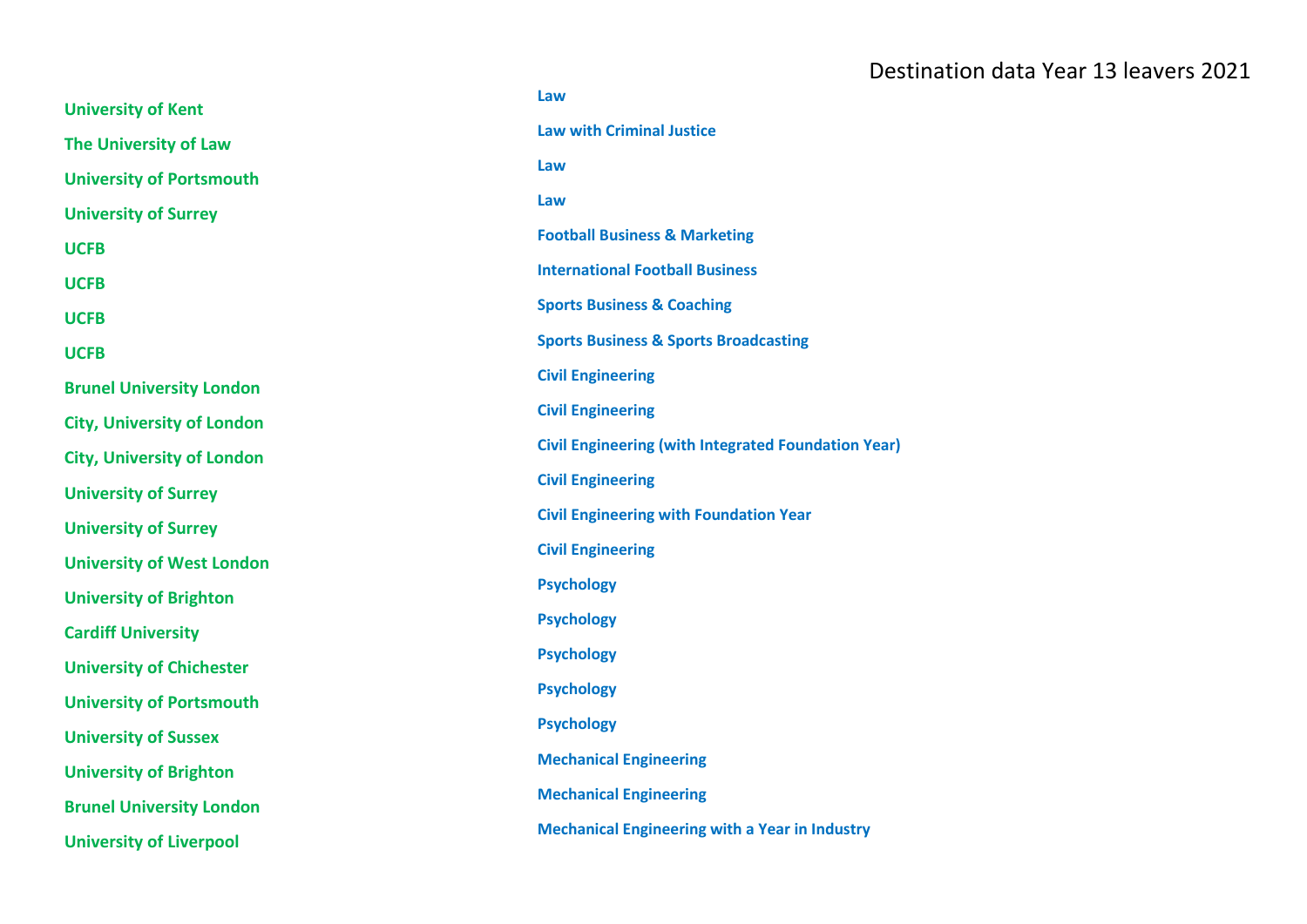| <b>Queen's University Belfast</b>                                                       | <b>Mechanical Engineering (with a Year in Industry)</b> |
|-----------------------------------------------------------------------------------------|---------------------------------------------------------|
|                                                                                         | <b>History</b>                                          |
| <b>Royal Holloway, University of London</b>                                             |                                                         |
| <b>University of Sussex</b>                                                             | <b>Engineering (with a foundation year)</b>             |
| <b>University of Birmingham</b>                                                         | <b>Accounting and Finance</b>                           |
| <b>University of Hull</b>                                                               | <b>Accounting</b>                                       |
| <b>London School of Economics and Political Science,</b><br><b>University of London</b> | <b>Accounting &amp; Finance</b>                         |
| <b>University of Manchester</b>                                                         | <b>Accounting</b>                                       |
| <b>University of Portsmouth</b>                                                         | <b>Accounting with Finance</b>                          |
|                                                                                         | Law                                                     |
| <b>Durham University</b>                                                                | <b>Common Law</b>                                       |
| <b>University of Glasgow</b>                                                            |                                                         |
| King's College London, University of London                                             | Law                                                     |
| <b>University of Manchester</b>                                                         | Law                                                     |
| <b>UCL (University College London)</b>                                                  | Law                                                     |
| <b>Aston University, Birmingham</b>                                                     | <b>Finance</b>                                          |
| <b>City, University of London</b>                                                       | <b>Finance</b>                                          |
| <b>City, University of London</b>                                                       | <b>Mathematics and Finance</b>                          |
| <b>Queen Mary University of London</b>                                                  | <b>Mathematics with Finance &amp; Accounting</b>        |
| <b>University of Surrey</b>                                                             | <b>Financial Mathematics</b>                            |
| <b>Birmingham City University</b>                                                       | <b>Professional Policing</b>                            |
|                                                                                         | <b>Professional Policing</b>                            |
| <b>Cardiff Metropolitan University</b>                                                  | <b>Professional Policing</b>                            |
| <b>University of Derby</b>                                                              |                                                         |
| <b>University of Sunderland</b>                                                         | <b>Professional Policing</b>                            |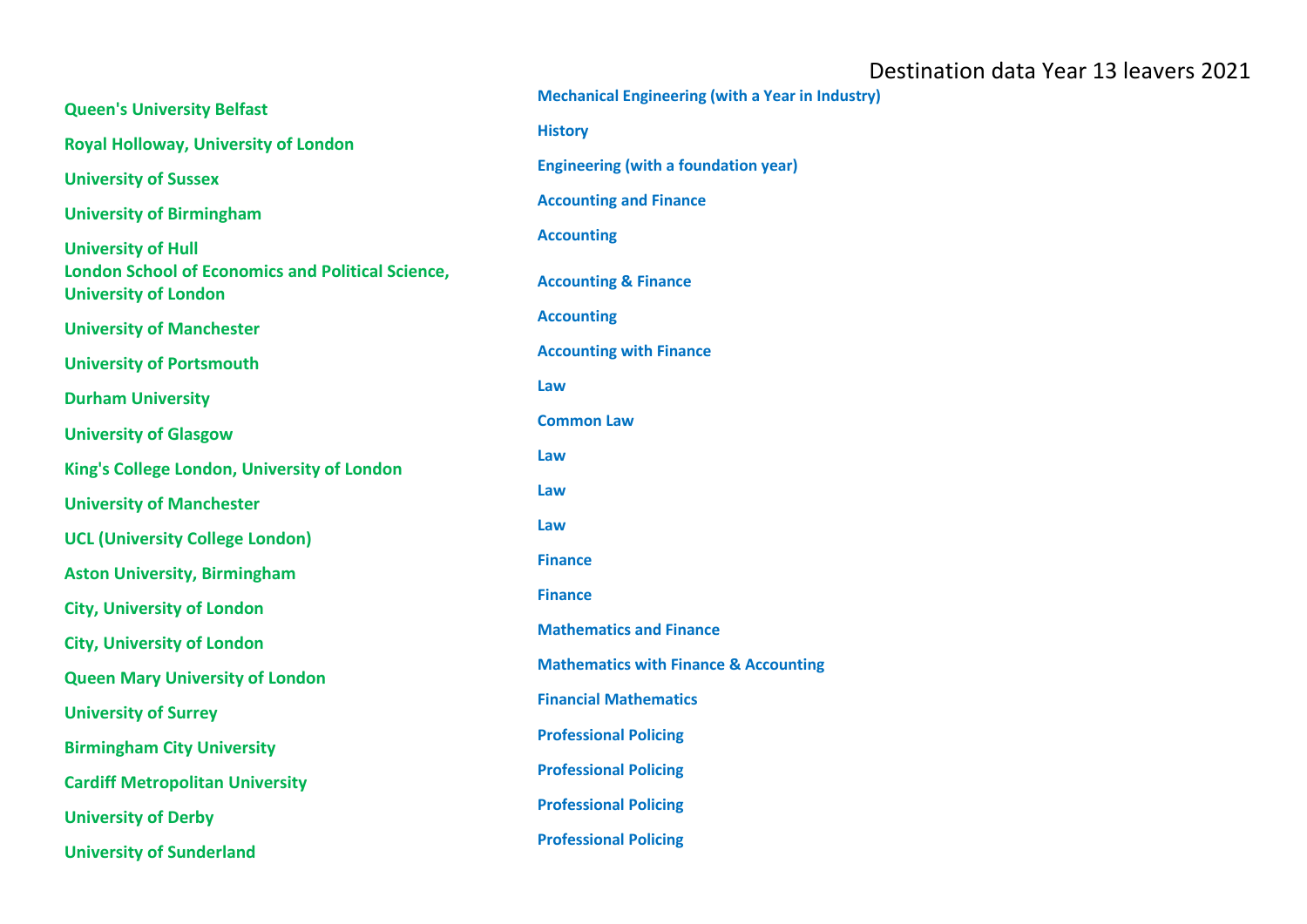| <b>University of West London</b>               | <b>Professional Policing with Foundation</b>      |
|------------------------------------------------|---------------------------------------------------|
| <b>Cardiff University</b>                      | <b>Human Geography</b>                            |
| <b>Durham University</b>                       | <b>Geography</b>                                  |
| <b>University of Leeds</b>                     | <b>Geography</b>                                  |
| <b>University of Oxford</b>                    | <b>Geography</b>                                  |
| <b>University of Southampton</b>               | <b>Geography</b>                                  |
| <b>University of Nottingham</b>                | <b>Psychology</b>                                 |
|                                                | <b>Psychology</b>                                 |
| <b>Nottingham Trent University</b>             | <b>Psychology</b>                                 |
| <b>University of Roehampton</b>                | <b>Psychology</b>                                 |
| <b>Solent University (Southampton)</b>         | <b>Psychology</b>                                 |
| <b>University of Surrey</b>                    | <b>Computer Science</b>                           |
| <b>Swansea University</b>                      | Law                                               |
| <b>University of Exeter</b>                    |                                                   |
| <b>University of Kent</b>                      | Law                                               |
| <b>University of Liverpool</b>                 | Law                                               |
| <b>University of Surrey</b>                    | Law                                               |
| <b>University of Sussex</b>                    | Law                                               |
| <b>Coventry University</b>                     | <b>Automotive and Transport Design</b>            |
| <b>Coventry University</b>                     | <b>Product Design</b>                             |
| <b>University of Hertfordshire</b>             | <b>Automotive Technology with Management</b>      |
| <b>University of Hertfordshire</b>             | <b>Product and Industrial Design</b>              |
| <b>University of Wales Trinity Saint David</b> | <b>Automotive Design (Swansea College of Art)</b> |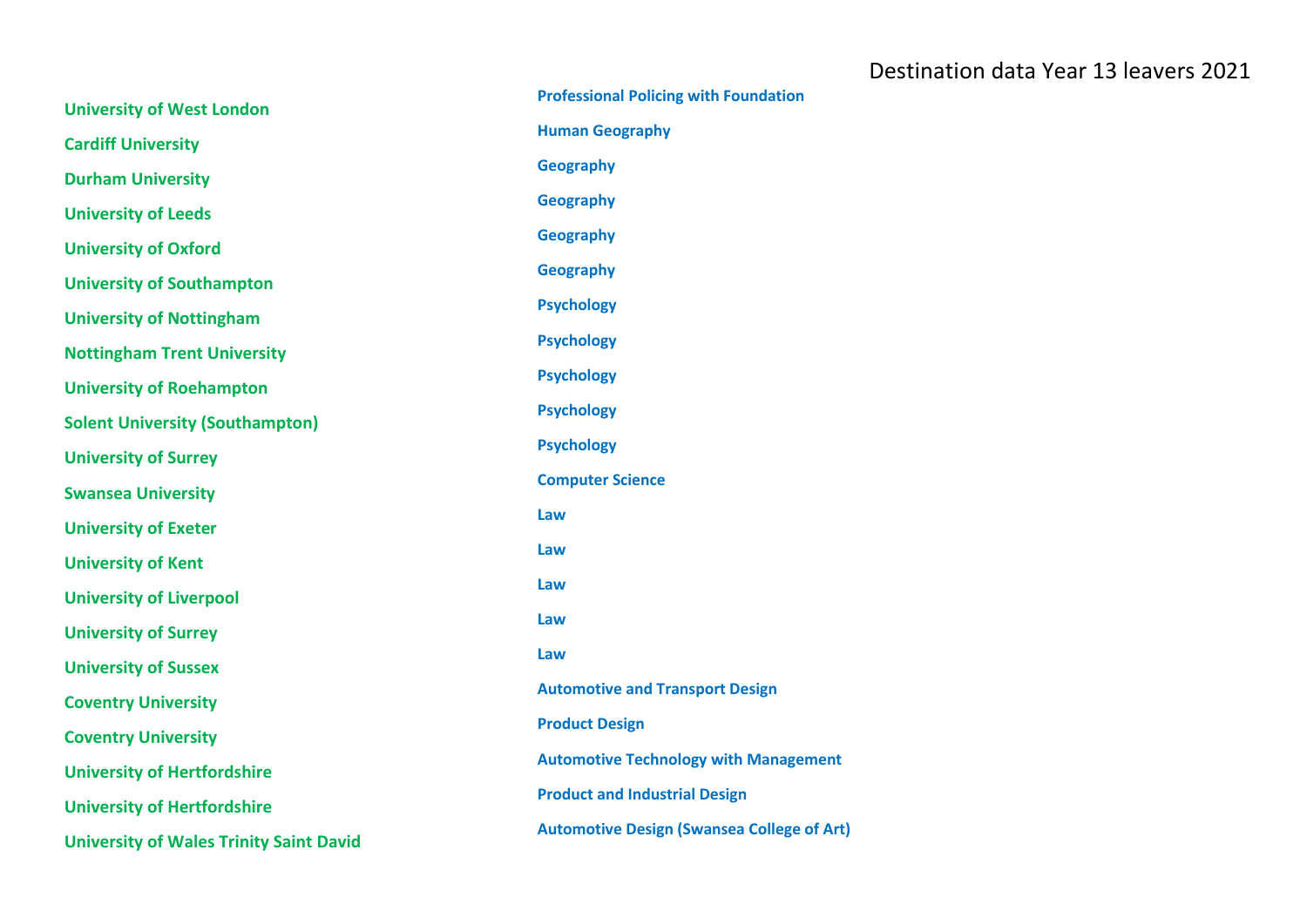| <b>University of Birmingham</b>                   | <b>Physical Sciences with Foundation Year</b>                 |
|---------------------------------------------------|---------------------------------------------------------------|
| <b>Loughborough University</b>                    | <b>Computer Science with a Foundation Year</b>                |
| <b>University of Manchester</b>                   | <b>Computer Science with an Integrated Foundation Year</b>    |
|                                                   | <b>Engineering and Physical Sciences with Foundation Year</b> |
| <b>University of Nottingham</b>                   | <b>Computer Science Foundation Year</b>                       |
| <b>University of Sheffield</b>                    | <b>Psychology</b>                                             |
| <b>University of Kent</b>                         | <b>Psychology</b>                                             |
| <b>University of Portsmouth</b>                   | <b>Psychology and Philosophy</b>                              |
| <b>University of Reading</b>                      |                                                               |
| <b>University of Southampton</b>                  | <b>Psychology</b>                                             |
| <b>University of Sussex</b>                       | <b>Psychology</b>                                             |
| <b>University of Birmingham</b>                   | <b>Geography</b>                                              |
| <b>University of Bristol</b>                      | <b>Geography</b>                                              |
| <b>University of Exeter</b>                       | <b>Geography</b>                                              |
| <b>University of Oxford</b>                       | <b>Geography</b>                                              |
| <b>University of Southampton</b>                  | <b>Geography</b>                                              |
| <b>University of Bristol</b>                      | <b>Marketing</b>                                              |
| <b>Bristol, University of the West of England</b> | <b>Marketing</b>                                              |
| <b>University of Liverpool</b>                    | <b>Marketing</b>                                              |
| <b>Nottingham Trent University</b>                | <b>Marketing</b>                                              |
|                                                   | <b>Marketing and Management</b>                               |
| <b>University of Sussex</b>                       | <b>Sociology</b>                                              |
| <b>University of Bath</b>                         | <b>Sociology</b>                                              |
| <b>Durham University</b>                          |                                                               |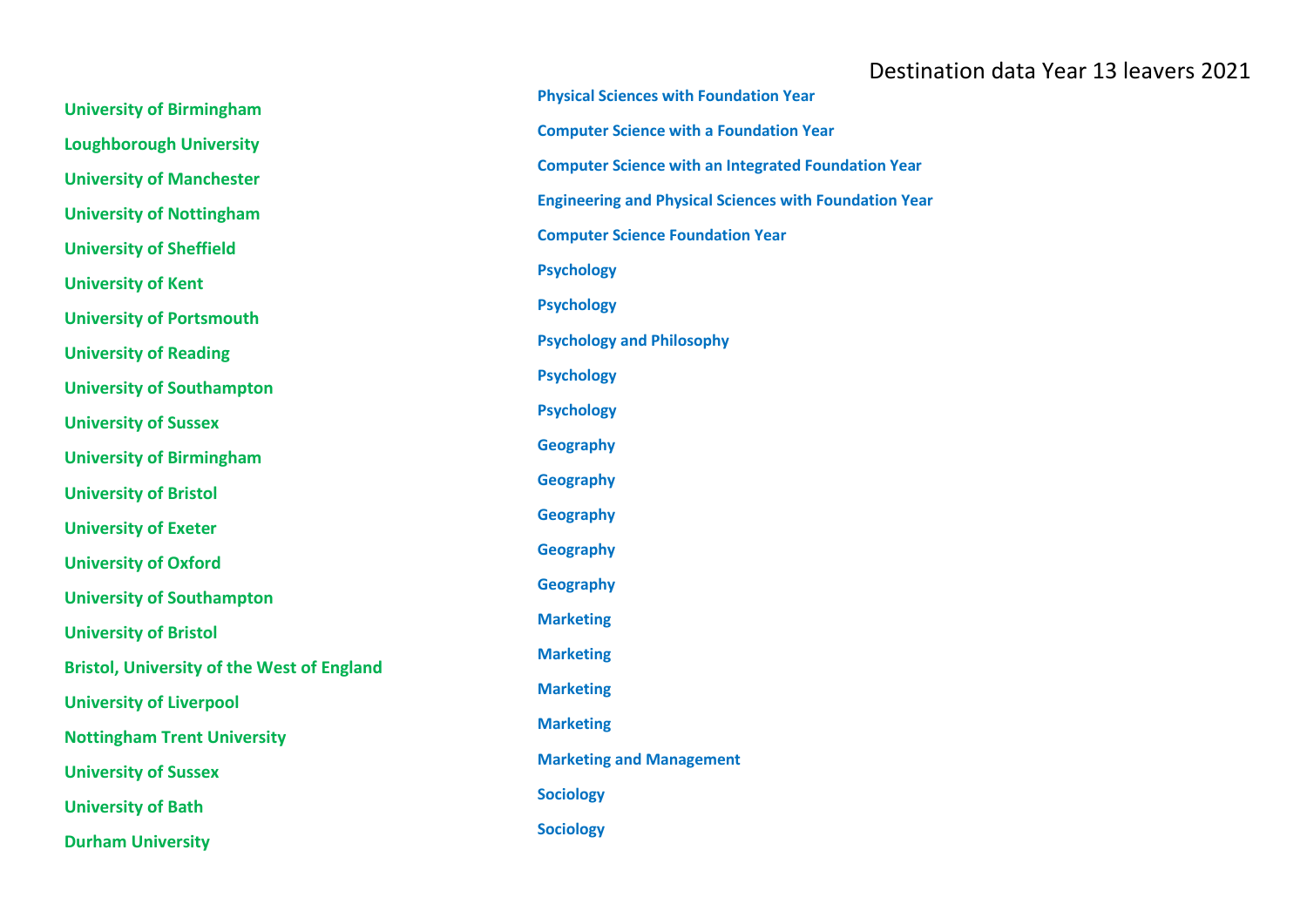|                                             | <b>Sociology</b>                                |
|---------------------------------------------|-------------------------------------------------|
| <b>University of Leeds</b>                  | <b>Sociology</b>                                |
| <b>Newcastle University</b>                 |                                                 |
| <b>University of Southampton</b>            | <b>Sociology</b>                                |
| <b>Cardiff University</b>                   | <b>Modern History and Politics (Integrated)</b> |
| <b>University of Liverpool</b>              | <b>History and Politics</b>                     |
|                                             | <b>Politics and Modern History</b>              |
| <b>University of Manchester</b>             | <b>History and Politics</b>                     |
| <b>University of Nottingham</b>             |                                                 |
| <b>University of Southampton</b>            | <b>Modern History and Politics</b>              |
| <b>Durham University</b>                    | <b>Music</b>                                    |
| King's College London, University of London | <b>Music</b>                                    |
|                                             | <b>Music</b>                                    |
| <b>University of Manchester</b>             | <b>Music</b>                                    |
| <b>University of Southampton</b>            | <b>Music</b>                                    |
| <b>University of Surrey</b>                 |                                                 |
| <b>University of Bristol</b>                | <b>Management</b>                               |
| King's College London, University of London | <b>Business Management</b>                      |
|                                             | <b>Business Management</b>                      |
| <b>University of Southampton</b>            | <b>Business Management</b>                      |
| <b>University of Surrey</b>                 | <b>Business and Management Studies</b>          |
| <b>University of Sussex</b>                 |                                                 |
| <b>University of Bath</b>                   | <b>Computer Science</b>                         |
| <b>University of Exeter</b>                 | <b>Computer Science</b>                         |
|                                             | <b>Computer Science</b>                         |
| <b>Lancaster University</b>                 | <b>Computer Science</b>                         |
| <b>University of Leeds</b>                  |                                                 |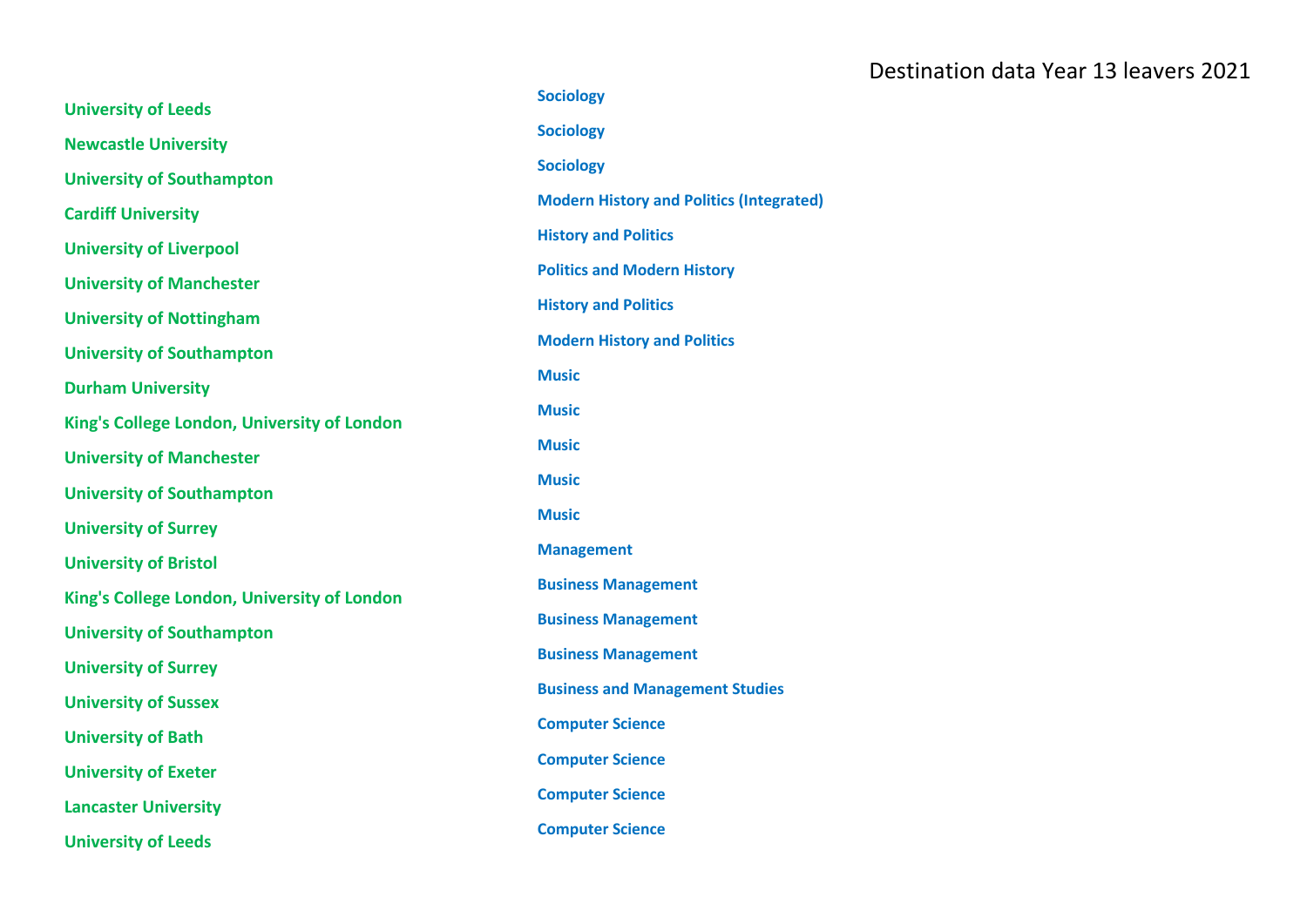**Loughborough University City, University of London Queen Mary University of London Queen Mary University of London University of Roehampton University of Westminster, London King's College London, University of London Queen Mary University of London Queen Mary University of London University of Surrey UCL (University College London) University of Leeds University of Manchester University of Manchester University of Sheffield University of Sheffield University of Exeter University of Southampton University of Surrey University of Winchester University of Winchester City, University of London**

**Computer Science History and Politics History and Politics History with a Year Abroad History and Politics History and Politics Physics Physics Physics with Foundation Physics Physics Philosophy, Politics and Economics Economics and Politics Politics, Philosophy and Economics Economics and Politics Politics, Philosophy and Economics Computer Science Computer Science Computer Science Computer Science Computer Science (with Foundation Year) Psychology**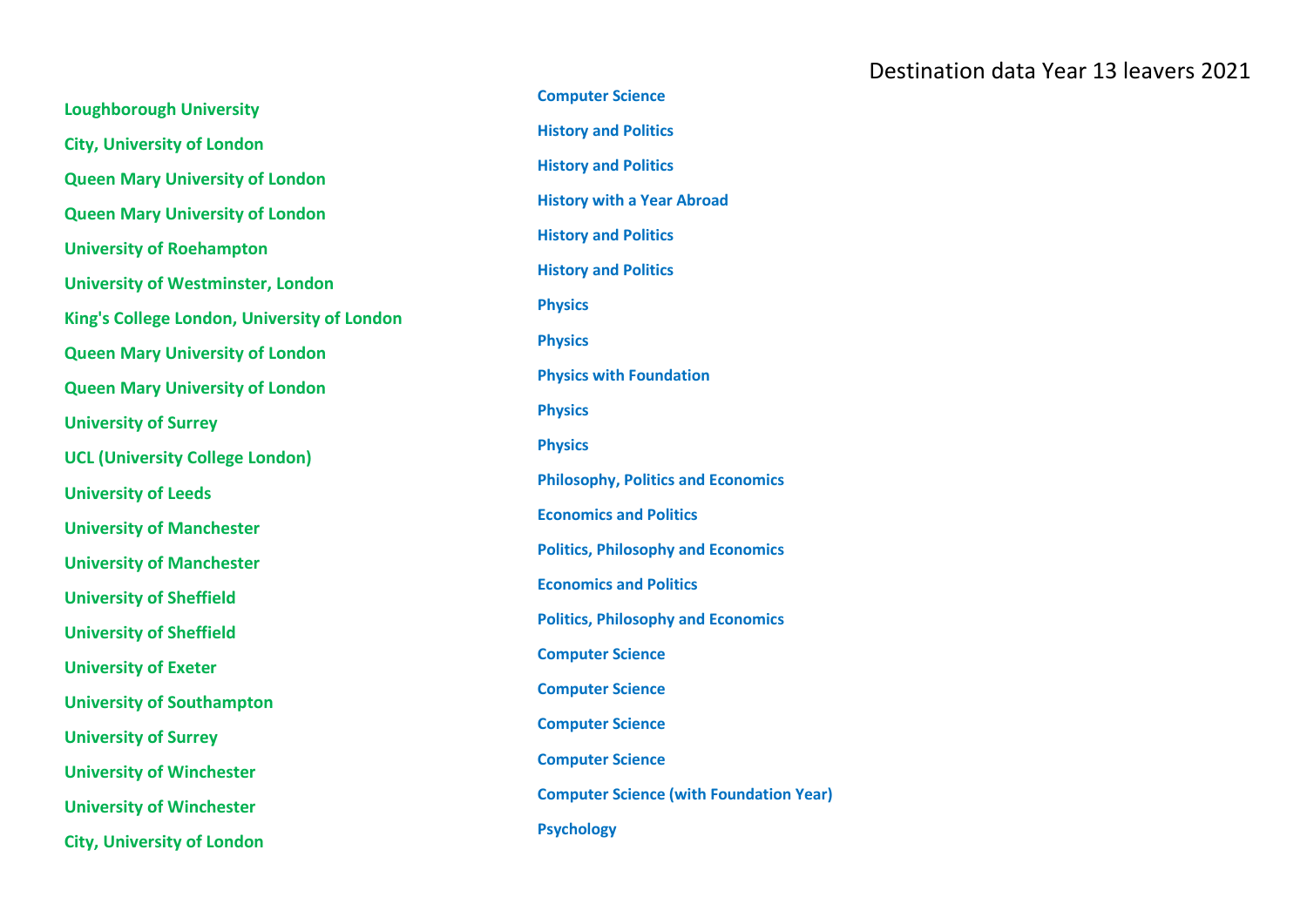| <b>University of Greenwich</b>              | <b>Psychology</b>                                       |
|---------------------------------------------|---------------------------------------------------------|
| King's College London, University of London | <b>Neuroscience and Psychology</b>                      |
| <b>Middlesex University</b>                 | <b>Psychology with Neuroscience</b>                     |
|                                             | <b>Psychology, Clinical and Cognitive Neuroscience</b>  |
| <b>Royal Holloway, University of London</b> | <b>History with Foundation Year (Integrated Degree)</b> |
| <b>Goldsmiths, University of London</b>     | <b>History</b>                                          |
| <b>University of Roehampton</b>             | <b>History extended degree</b>                          |
| <b>University of Roehampton</b>             | <b>History</b>                                          |
| <b>St Mary's University, Twickenham</b>     |                                                         |
| <b>University of Winchester</b>             | <b>History</b>                                          |
| <b>University of Bristol</b>                | <b>Zoology</b>                                          |
| <b>University of Glasgow</b>                | <b>Zoology</b>                                          |
| <b>University of Nottingham</b>             | <b>Zoology</b>                                          |
| <b>Queen Mary University of London</b>      | <b>Zoology with a Year Abroad</b>                       |
| <b>University of St Andrews</b>             | <b>Zoology</b>                                          |
| <b>University of Surrey</b>                 | <b>Acting</b>                                           |
| <b>University of Lincoln</b>                | Law                                                     |
| <b>Nottingham Trent University</b>          | Law                                                     |
| <b>University of Portsmouth</b>             | <b>Law with Business</b>                                |
| <b>St Mary's University, Twickenham</b>     | Law                                                     |
| <b>University of Surrey</b>                 | Law                                                     |
| <b>Keele University</b>                     | <b>Mathematics and Psychology</b>                       |
| <b>Newcastle University</b>                 | <b>Joint Honours Psychology and Mathematics</b>         |
|                                             |                                                         |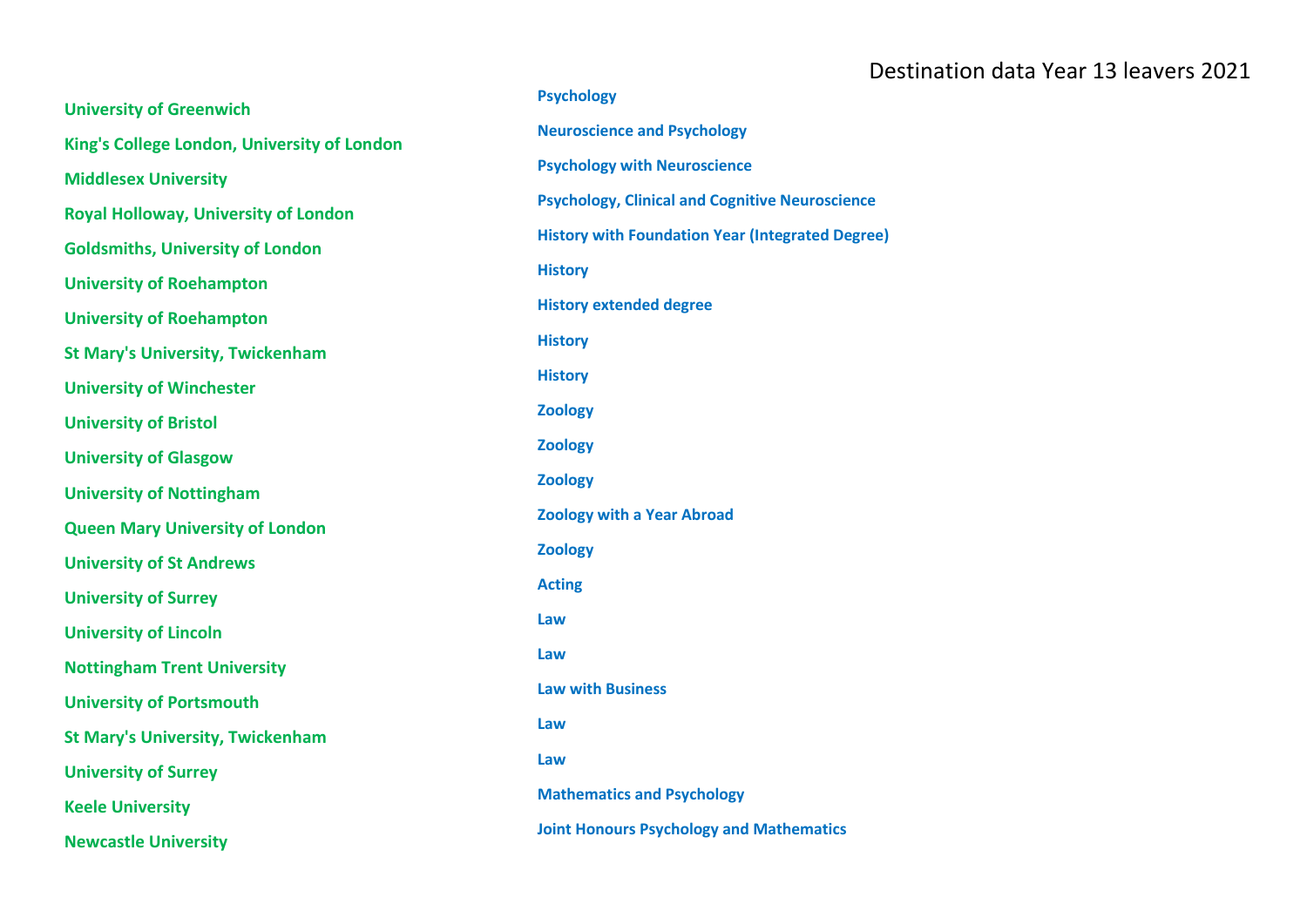|                                        | <b>Psychology</b>                              |
|----------------------------------------|------------------------------------------------|
| <b>Newcastle University</b>            |                                                |
| <b>University of Nottingham</b>        | <b>Natural Sciences</b>                        |
| <b>Queen Mary University of London</b> | <b>Psychology with Professional Experience</b> |
| <b>Birmingham City University</b>      | <b>Sound Engineering and Production</b>        |
| <b>Bournemouth University</b>          | <b>Music and Sound Production</b>              |
| <b>University of Liverpool</b>         | <b>Music and Technology</b>                    |
| <b>University of Nottingham</b>        | <b>Music and Music Technology</b>              |
| <b>University of York</b>              | <b>Music and Sound Recording</b>               |
| <b>University of Bristol</b>           | <b>Chemistry</b>                               |
| <b>University of Leeds</b>             | <b>Chemistry</b>                               |
| <b>University of Manchester</b>        | <b>Chemistry</b>                               |
|                                        | <b>Chemistry</b>                               |
| <b>University of Oxford</b>            | <b>Chemistry</b>                               |
| <b>University of York</b>              | <b>Graphic Design</b>                          |
| <b>Arts University Bournemouth</b>     | <b>Graphic Design</b>                          |
| <b>University of Brighton</b>          |                                                |
| <b>Leeds Arts University</b>           | <b>Graphic Design</b>                          |
| <b>Loughborough University</b>         | <b>Graphic Design</b>                          |
| <b>Nottingham Trent University</b>     | <b>Graphics &amp; Digital Design FT</b>        |
| <b>University of Birmingham</b>        | <b>Sociology and Criminology</b>               |
| <b>Cardiff University</b>              | <b>Criminology and Sociology</b>               |
| <b>University of Liverpool</b>         | <b>Criminology and Sociology</b>               |
| <b>University of Portsmouth</b>        | <b>Sociology with Criminology</b>              |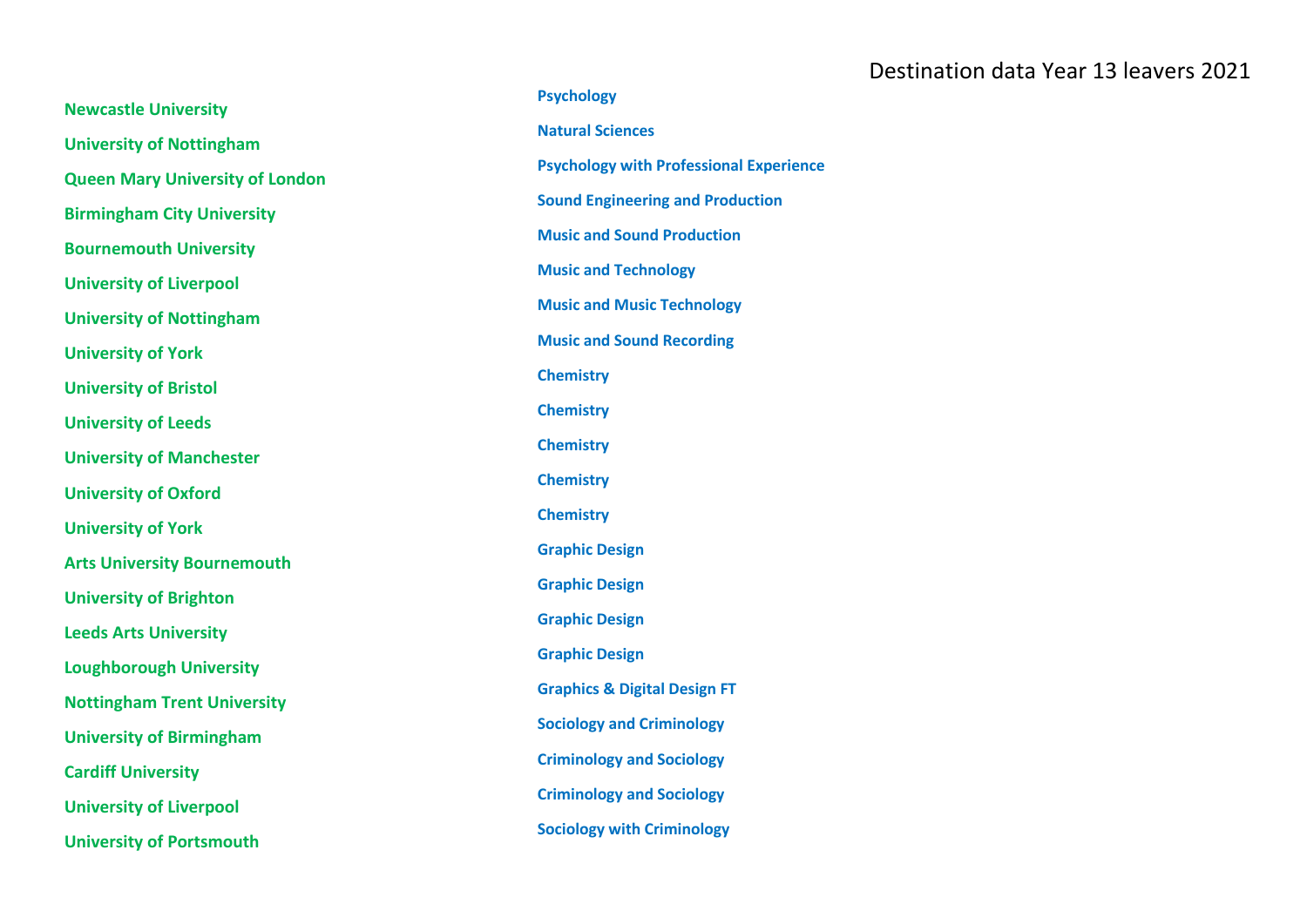| <b>University of Sussex</b>                 | <b>Criminology and Sociology</b>             |
|---------------------------------------------|----------------------------------------------|
| <b>Bath Spa University</b>                  | <b>Acting</b>                                |
| <b>University of Essex</b>                  | <b>Theatre Arts</b>                          |
| <b>Leeds Conservatoire</b>                  | <b>Acting</b>                                |
| <b>Manchester Metropolitan University</b>   | <b>Acting</b>                                |
| <b>University of Surrey</b>                 | <b>Acting</b>                                |
| <b>Bournemouth University</b>               | <b>Psychology</b>                            |
|                                             | <b>Psychology</b>                            |
| <b>Goldsmiths, University of London</b>     | <b>Psychology</b>                            |
| <b>Leeds Beckett University</b>             | <b>Psychology</b>                            |
| <b>Royal Holloway, University of London</b> | <b>Psychology</b>                            |
| <b>University of Sussex</b>                 | <b>Biomedical Sciences</b>                   |
| <b>Birmingham City University</b>           | <b>Biomedical Science</b>                    |
| <b>Bournemouth University</b>               | <b>Biomedical Science</b>                    |
| <b>Keele University</b>                     | <b>Biomedical Science with a Year Abroad</b> |
| <b>University of Kent</b>                   | <b>Biomedical Science</b>                    |
| <b>University of Sussex</b>                 |                                              |
| <b>University of Birmingham</b>             | Law                                          |
| <b>University of Manchester</b>             | Law                                          |
| <b>University of Nottingham</b>             | Law                                          |
| <b>Queen Mary University of London</b>      | <b>History</b>                               |
| <b>University of Warwick</b>                | Law                                          |
| <b>University of Brighton</b>               | <b>Games Art &amp; Design</b>                |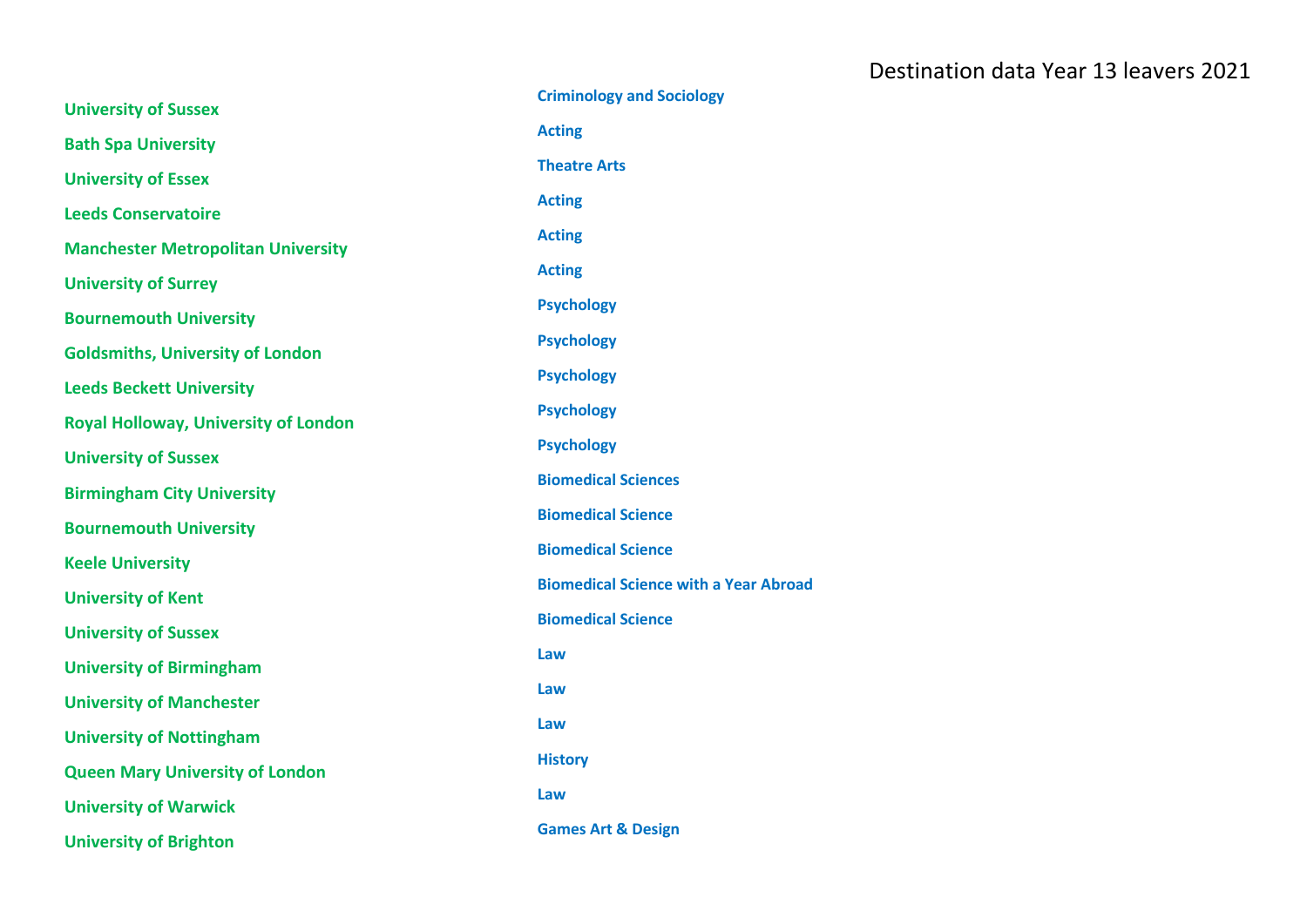|                                                                                         | <b>Game Art</b>                                    |
|-----------------------------------------------------------------------------------------|----------------------------------------------------|
| <b>De Montfort University</b>                                                           |                                                    |
| <b>University of Northampton</b>                                                        | <b>Games Art</b>                                   |
| <b>Nottingham Trent University</b>                                                      | <b>Audio and Music Technology</b>                  |
| <b>University of Portsmouth</b>                                                         | <b>Computer Games Technology</b>                   |
| King's College London, University of London                                             | <b>History</b>                                     |
| <b>London School of Economics and Political Science,</b><br><b>University of London</b> | <b>History</b>                                     |
| <b>Queen Mary University of London</b>                                                  | <b>History with a Year Abroad</b>                  |
| <b>Queen Mary University of London</b>                                                  | Modern and Contemporary History with a Year Abroad |
|                                                                                         | <b>History (with a Year Abroad)</b>                |
| <b>UCL (University College London)</b>                                                  | <b>Psychology</b>                                  |
| <b>University of Kent</b>                                                               | <b>Psychology</b>                                  |
| <b>Nottingham Trent University</b>                                                      |                                                    |
| <b>University of Surrey</b>                                                             | <b>Psychology</b>                                  |
| <b>University of Sussex</b>                                                             | <b>Psychology</b>                                  |
| <b>University of Sussex</b>                                                             | <b>Psychology (with a foundation year)</b>         |
| <b>University of Cambridge</b>                                                          | <b>Engineering</b>                                 |
| <b>Imperial College London</b>                                                          | <b>Civil Engineering with a Year Abroad</b>        |
| King's College London, University of London                                             | <b>General Engineering</b>                         |
| <b>UCL (University College London)</b>                                                  | <b>Engineering (Civil)</b>                         |
|                                                                                         | <b>Engineering</b>                                 |
| <b>University of Warwick</b>                                                            | Physiotherapy                                      |
| <b>Bournemouth University</b>                                                           |                                                    |
| <b>Bournemouth University</b>                                                           | <b>Sports Therapy</b>                              |
| <b>University of Brighton</b>                                                           | Physiotherapy                                      |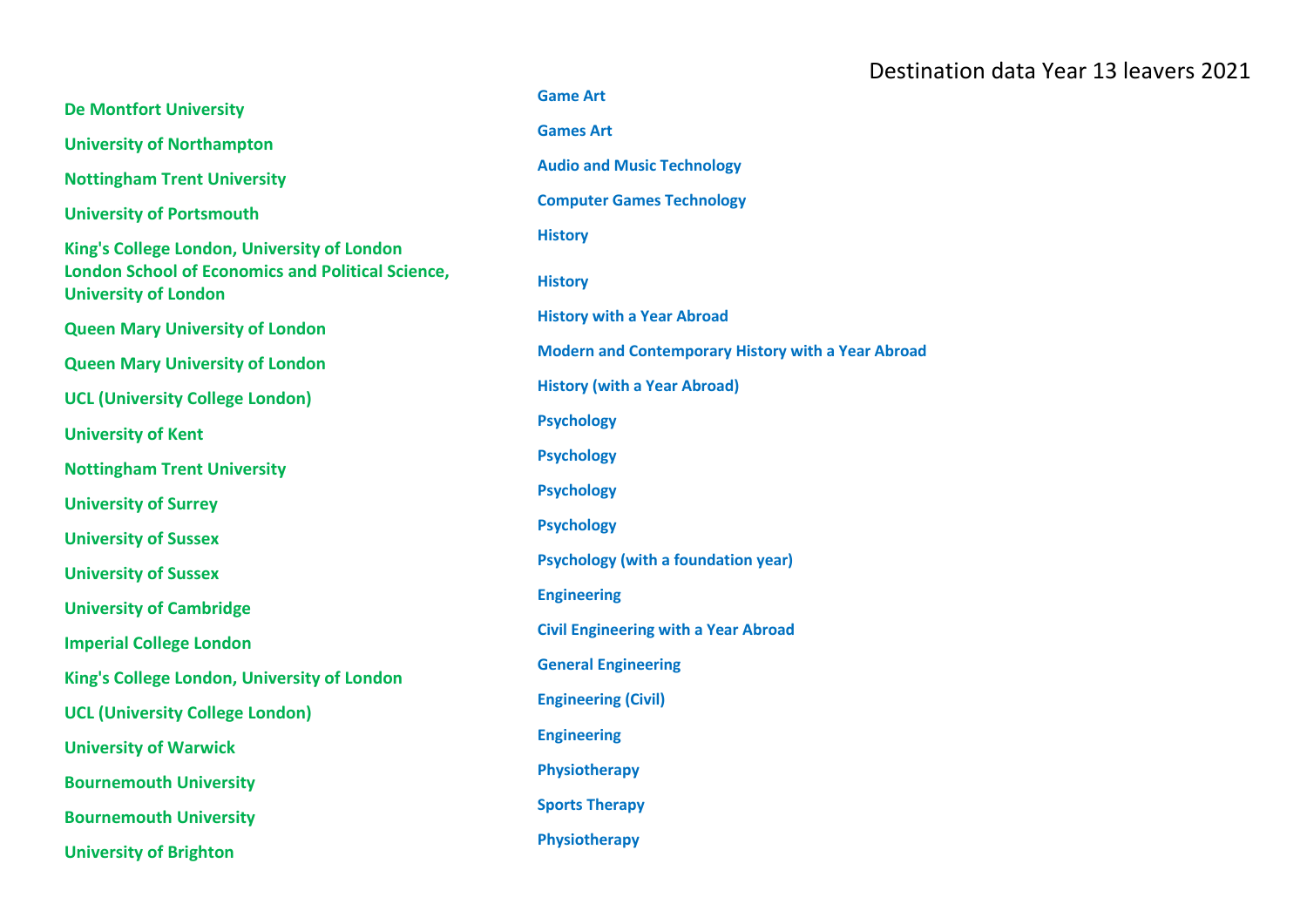| <b>University of Nottingham</b>                   | Physiotherapy                                      |
|---------------------------------------------------|----------------------------------------------------|
| <b>St Mary's University, Twickenham</b>           | Physiotherapy                                      |
| <b>University of Worcester</b>                    | <b>Sports Therapy</b>                              |
|                                                   | <b>Computing (Professional Placement Year)</b>     |
| <b>Bath Spa University</b>                        | <b>Computer Science</b>                            |
| <b>Brunel University London</b>                   | <b>Computer Science</b>                            |
| <b>City, University of London</b>                 | <b>Computer Science</b>                            |
| <b>Queen Mary University of London</b>            |                                                    |
| <b>Queen Mary University of London</b>            | <b>Computer Science with Industrial Experience</b> |
| <b>University of Reading</b>                      | <b>Computer Science</b>                            |
| <b>University of Brighton</b>                     | <b>Criminology and Sociology</b>                   |
| <b>The University of Law</b>                      | <b>Criminology and Sociology</b>                   |
| <b>University of Manchester</b>                   | <b>Sociology and Criminology</b>                   |
| <b>University of Portsmouth</b>                   | <b>Sociology with Criminology</b>                  |
|                                                   | <b>Law with Criminology</b>                        |
| <b>University of Surrey</b>                       | <b>Geography</b>                                   |
| <b>Bournemouth University</b>                     | <b>Geography</b>                                   |
| <b>University of Brighton</b>                     |                                                    |
| <b>Kingston University</b>                        | <b>Geography</b>                                   |
| <b>University of Portsmouth</b>                   | <b>Geography</b>                                   |
| <b>University of Sussex</b>                       | <b>Social Sciences (with a foundation year)</b>    |
| <b>Bristol, University of the West of England</b> | <b>History</b>                                     |
| <b>University of Nottingham</b>                   | <b>History</b>                                     |
| <b>University of Nottingham</b>                   | <b>History (with Foundation Year)</b>              |
|                                                   |                                                    |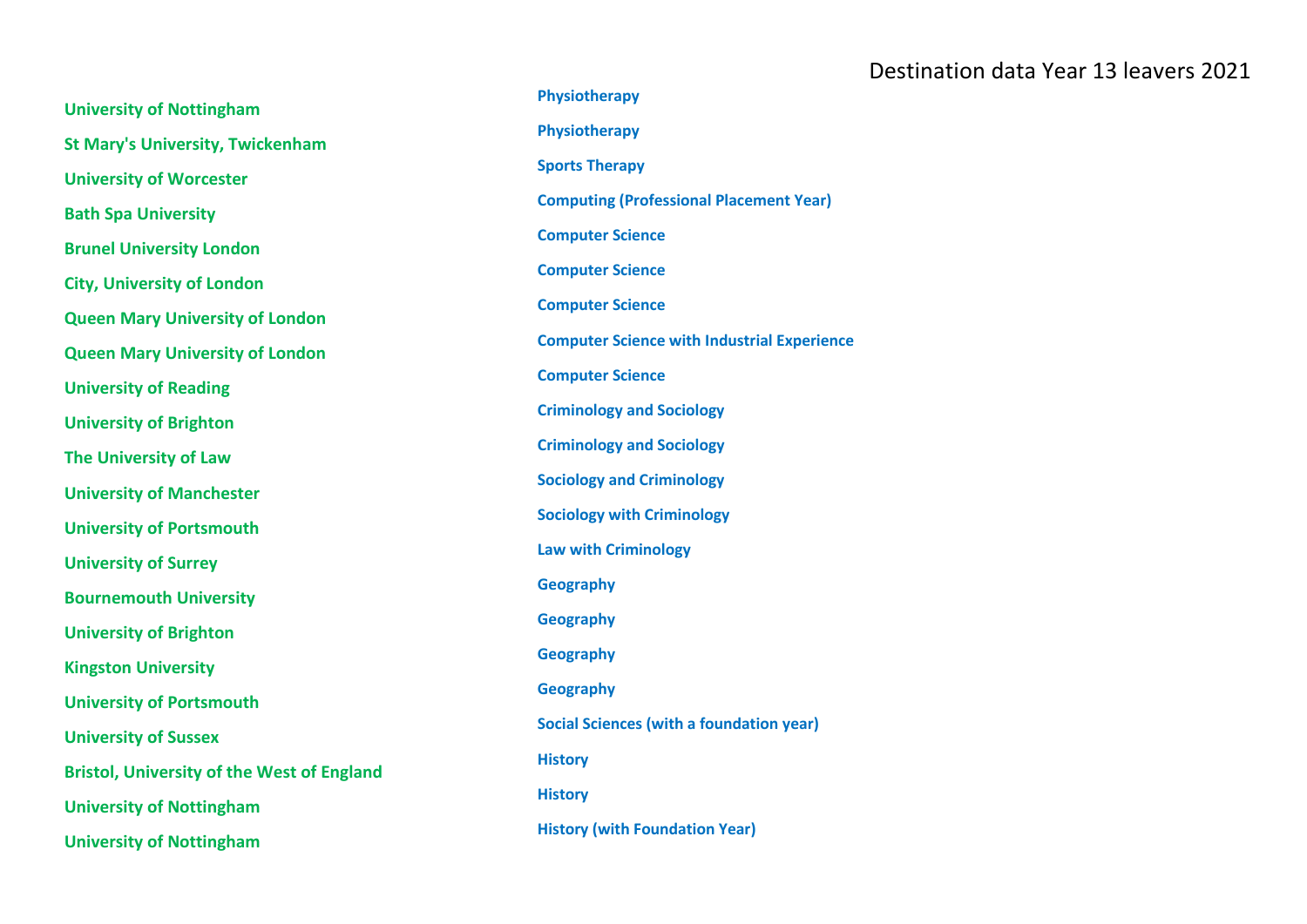| <b>Nottingham Trent University</b>                                                      | <b>History</b>                         |
|-----------------------------------------------------------------------------------------|----------------------------------------|
| <b>Oxford Brookes University</b>                                                        | <b>History</b>                         |
| <b>St Mary's University, Twickenham</b>                                                 | <b>History</b>                         |
| <b>University of Birmingham</b>                                                         | <b>Philosophy, Religion and Ethics</b> |
| <b>Newcastle University</b>                                                             | <b>Philosophy</b>                      |
|                                                                                         | <b>Philosophy</b>                      |
| <b>University of Nottingham</b>                                                         | <b>Philosophy</b>                      |
| <b>University of Sussex</b>                                                             | <b>Philosophy</b>                      |
| <b>University of Warwick</b>                                                            | <b>Economics and Mathematics</b>       |
| <b>University of Bristol</b>                                                            | <b>Natural Sciences</b>                |
| <b>Durham University</b>                                                                | <b>Mathematics with Economics</b>      |
| <b>University of Exeter</b>                                                             |                                        |
| <b>London School of Economics and Political Science,</b><br><b>University of London</b> | <b>Mathematics and Economics</b>       |
| <b>University of Nottingham</b>                                                         | <b>Mathematics and Economics</b>       |
| <b>University of Bristol</b>                                                            | <b>Economics and Finance</b>           |
| <b>University of Leeds</b>                                                              | <b>Economics and Finance</b>           |
| <b>University of Manchester</b>                                                         | <b>Economics</b>                       |
|                                                                                         | <b>Economics and Finance</b>           |
| <b>University of Southampton</b>                                                        | <b>Economics</b>                       |
| <b>University of Warwick</b>                                                            | <b>Mathematics</b>                     |
| <b>University of Leicester</b>                                                          | <b>Mathematics</b>                     |
| <b>University of Liverpool</b>                                                          | <b>Mathematics</b>                     |
| <b>University of Portsmouth</b>                                                         | <b>Mathematics (MMath)</b>             |
| <b>University of Reading</b>                                                            |                                        |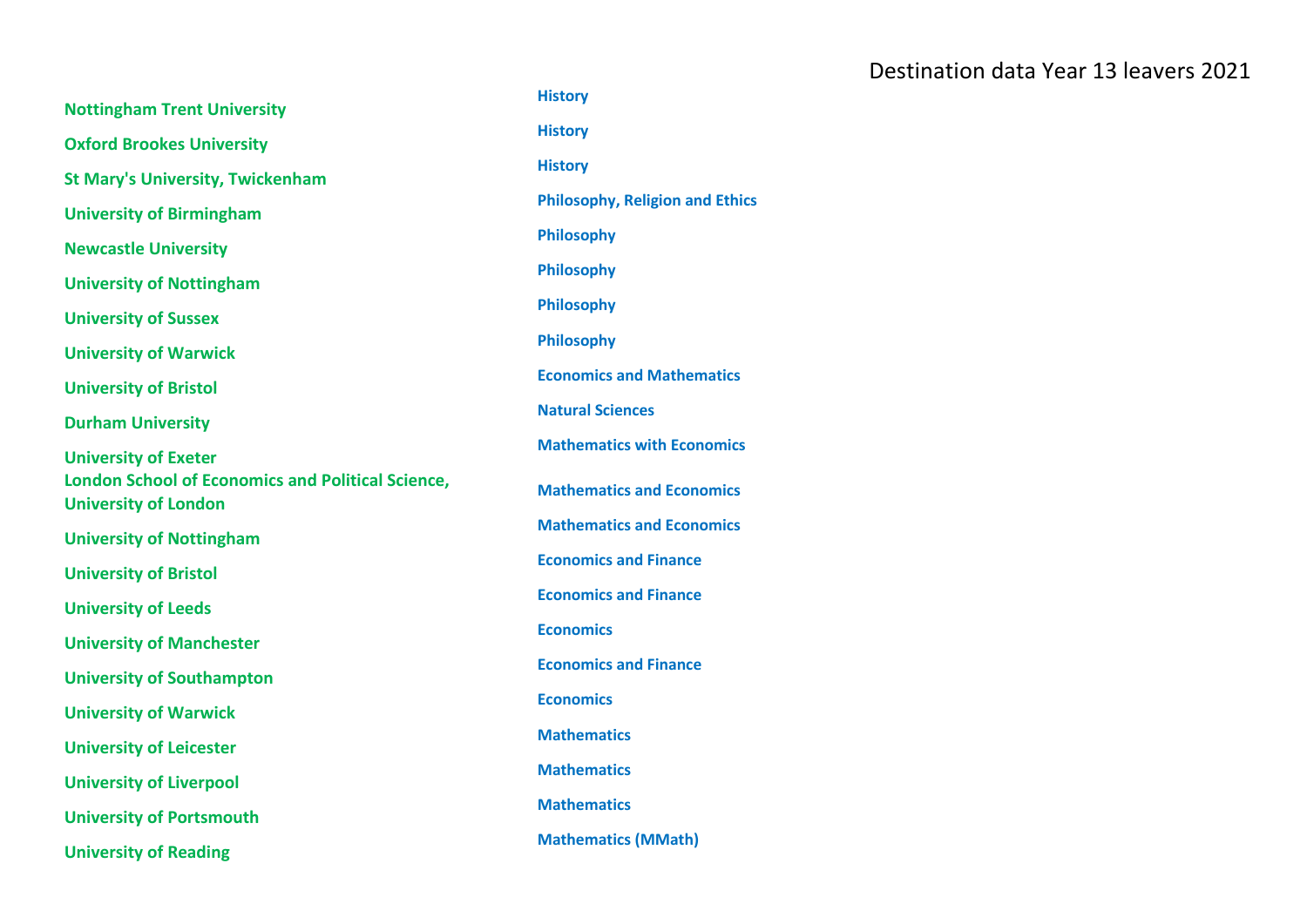| <b>University of Surrey</b>                                                             | <b>Mathematics</b>                                                        |
|-----------------------------------------------------------------------------------------|---------------------------------------------------------------------------|
| <b>University of Bath</b>                                                               | Economics and Politics with professional placement and study year abroad. |
| <b>University of Cambridge</b>                                                          | <b>Economics</b>                                                          |
| <b>Durham University</b>                                                                | <b>Economics with Study Abroad</b>                                        |
| <b>University of Exeter</b>                                                             | <b>Economics</b>                                                          |
|                                                                                         | <b>Economics and Philosophy</b>                                           |
| <b>University of Nottingham</b>                                                         | <b>Mathematics, Statistics and Data Science</b>                           |
| <b>University of Bath</b>                                                               | <b>Mathematics and Computer Science</b>                                   |
| <b>University of Birmingham</b>                                                         | <b>Mathematics</b>                                                        |
| The University of Edinburgh                                                             | <b>Mathematics</b>                                                        |
| <b>University of Exeter</b>                                                             |                                                                           |
| <b>London School of Economics and Political Science,</b><br><b>University of London</b> | <b>Data Science</b>                                                       |
| <b>City, University of London</b>                                                       | <b>Criminology</b>                                                        |
| <b>City, University of London</b>                                                       | <b>Criminology and Psychology</b>                                         |
| <b>Goldsmiths, University of London</b>                                                 | <b>Criminology</b>                                                        |
| <b>London South Bank University</b>                                                     | <b>Criminology with Psychology</b>                                        |
| <b>Royal Holloway, University of London</b>                                             | <b>Criminology and Psychology</b>                                         |
|                                                                                         | <b>Biological Sciences</b>                                                |
| <b>University of Brighton</b>                                                           | <b>Biological Sciences with Integrated Foundation Year</b>                |
| <b>University of Brighton</b>                                                           | <b>Biological Sciences</b>                                                |
| <b>Oxford Brookes University</b>                                                        | <b>Biochemistry</b>                                                       |
| <b>University of Southampton</b>                                                        | Life Sciences (with a foundation year)                                    |
| <b>University of Sussex</b>                                                             | <b>Psychology (Sport, Health and Exercise)</b>                            |
| <b>Brunel University London</b>                                                         |                                                                           |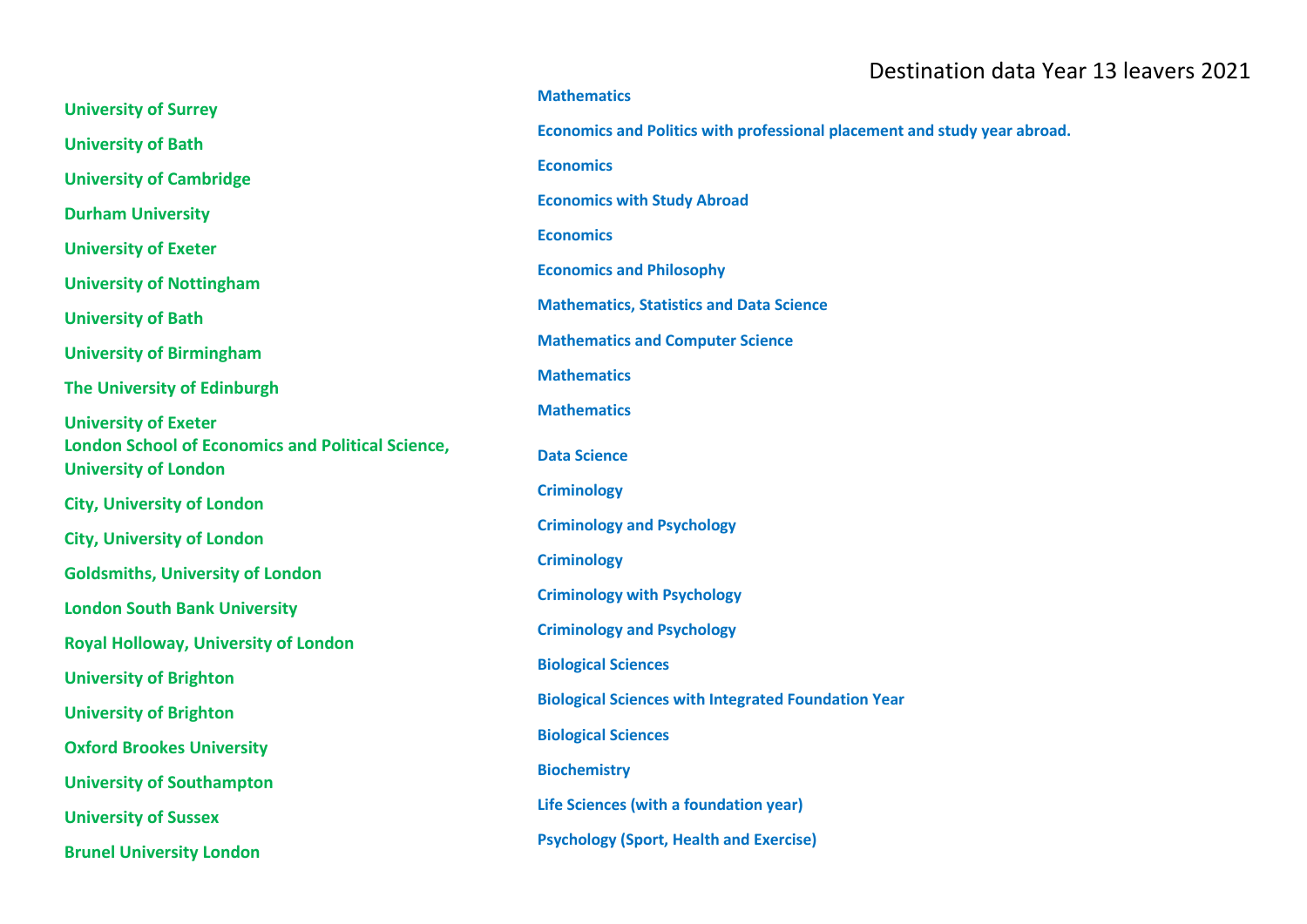| <b>Buckinghamshire New University</b>       | <b>Sports Psychology</b>                                           |
|---------------------------------------------|--------------------------------------------------------------------|
| <b>Leeds Trinity University</b>             | <b>Sport Psychology</b>                                            |
| <b>London South Bank University</b>         | <b>Psychology (Sports Psychology)</b>                              |
| <b>St Mary's University, Twickenham</b>     | <b>Sport Psychology</b>                                            |
| <b>Leeds Beckett University</b>             | <b>Business &amp; Management</b>                                   |
| <b>Manchester Metropolitan University</b>   | <b>Business Management</b>                                         |
| <b>Newcastle University</b>                 | <b>Business Management</b>                                         |
| <b>Nottingham Trent University</b>          | <b>Business Management and Accounting &amp; Finance</b>            |
| <b>University of Sheffield</b>              | <b>Business Management</b>                                         |
| <b>Cardiff University</b>                   | <b>Law and Criminology (Integrated)</b>                            |
| <b>University of Exeter</b>                 | <b>Law with Business</b>                                           |
| <b>University of Kent</b>                   | Law                                                                |
| <b>University of Plymouth</b>               | Law                                                                |
| <b>Swansea University</b>                   | Law                                                                |
| <b>University of Exeter</b>                 | <b>Computer Science and Mathematics</b>                            |
|                                             | <b>Computer Science and Mathematics</b>                            |
| <b>University of Leeds</b>                  | <b>Mathematics and Computer Science</b>                            |
| <b>University of Liverpool</b>              | <b>Computer Science and Mathematics</b>                            |
| <b>Loughborough University</b>              | <b>Computer Science and Mathematics</b>                            |
| <b>Nottingham Trent University</b>          | <b>Foundation Programme in Science: Biosciences &amp; Pharmacy</b> |
| <b>Aston University, Birmingham</b>         |                                                                    |
| <b>Keele University</b>                     | <b>Pharmacy with Foundation Year</b>                               |
| King's College London, University of London | <b>Pharmacy</b>                                                    |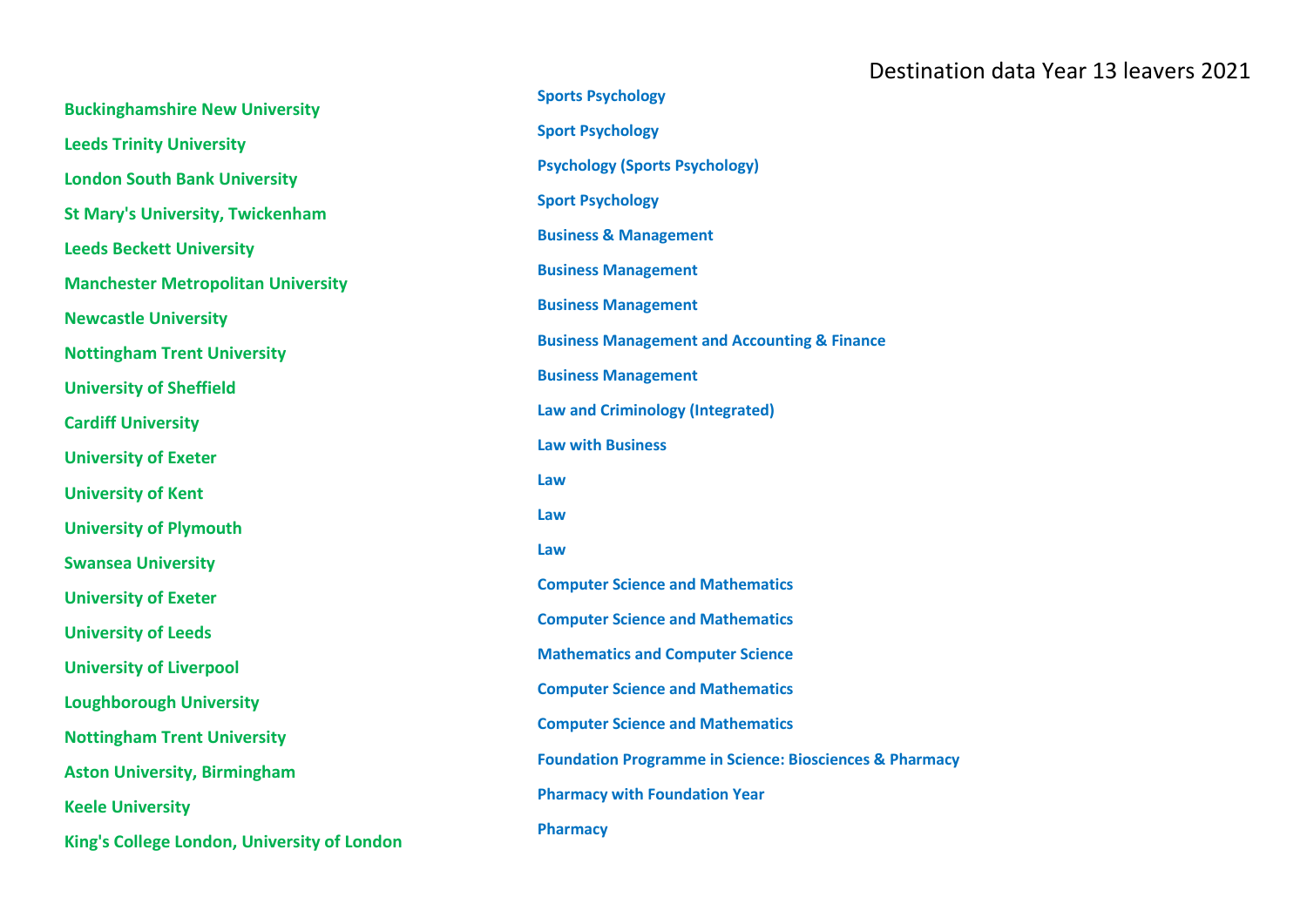| <b>Kingston University</b>                  | <b>Pharmacy MPharm</b>                                             |
|---------------------------------------------|--------------------------------------------------------------------|
| <b>University of Lincoln</b>                | <b>Pharmacy with Science Foundation Year</b>                       |
| <b>University of Nottingham</b>             | <b>Science with Foundation Year</b>                                |
| <b>University of Birmingham</b>             | <b>Aerospace Engineering</b>                                       |
| <b>University of Bristol</b>                | <b>Aerospace Engineering</b>                                       |
| <b>Kingston University</b>                  | Aerospace Engineering, Astronautics & Space Technology (4-year SW) |
| <b>Queen Mary University of London</b>      | <b>Aerospace Engineering with Industrial Experience</b>            |
| <b>University of Southampton</b>            | <b>Aeron &amp; Astro / Spacecraft Eng IPY</b>                      |
| <b>Bournemouth University</b>               | <b>Economics</b>                                                   |
| <b>University of East Anglia UEA</b>        | <b>Business Finance and Economics with a Year Abroad</b>           |
| <b>University of Lincoln</b>                | <b>Economics</b>                                                   |
| <b>Loughborough University</b>              | <b>Business Economics and Finance (with placement year)</b>        |
| <b>University of Sussex</b>                 | <b>Business, Management and Economics (with a foundation year)</b> |
| <b>Bangor University</b>                    | <b>History</b>                                                     |
| <b>University of Gloucestershire</b>        | <b>History</b>                                                     |
| <b>Royal Holloway, University of London</b> | <b>History</b>                                                     |
| <b>Swansea University</b>                   | <b>History</b>                                                     |
| <b>Swansea University</b>                   | <b>History</b>                                                     |
| <b>University of Winchester</b>             | <b>History (with Foundation Year)</b>                              |
| <b>University of Exeter</b>                 | <b>History and Politics</b>                                        |
| <b>University of Oxford</b>                 | <b>History and Politics</b>                                        |
| <b>Queen Mary University of London</b>      | <b>History and Politics</b>                                        |
|                                             |                                                                    |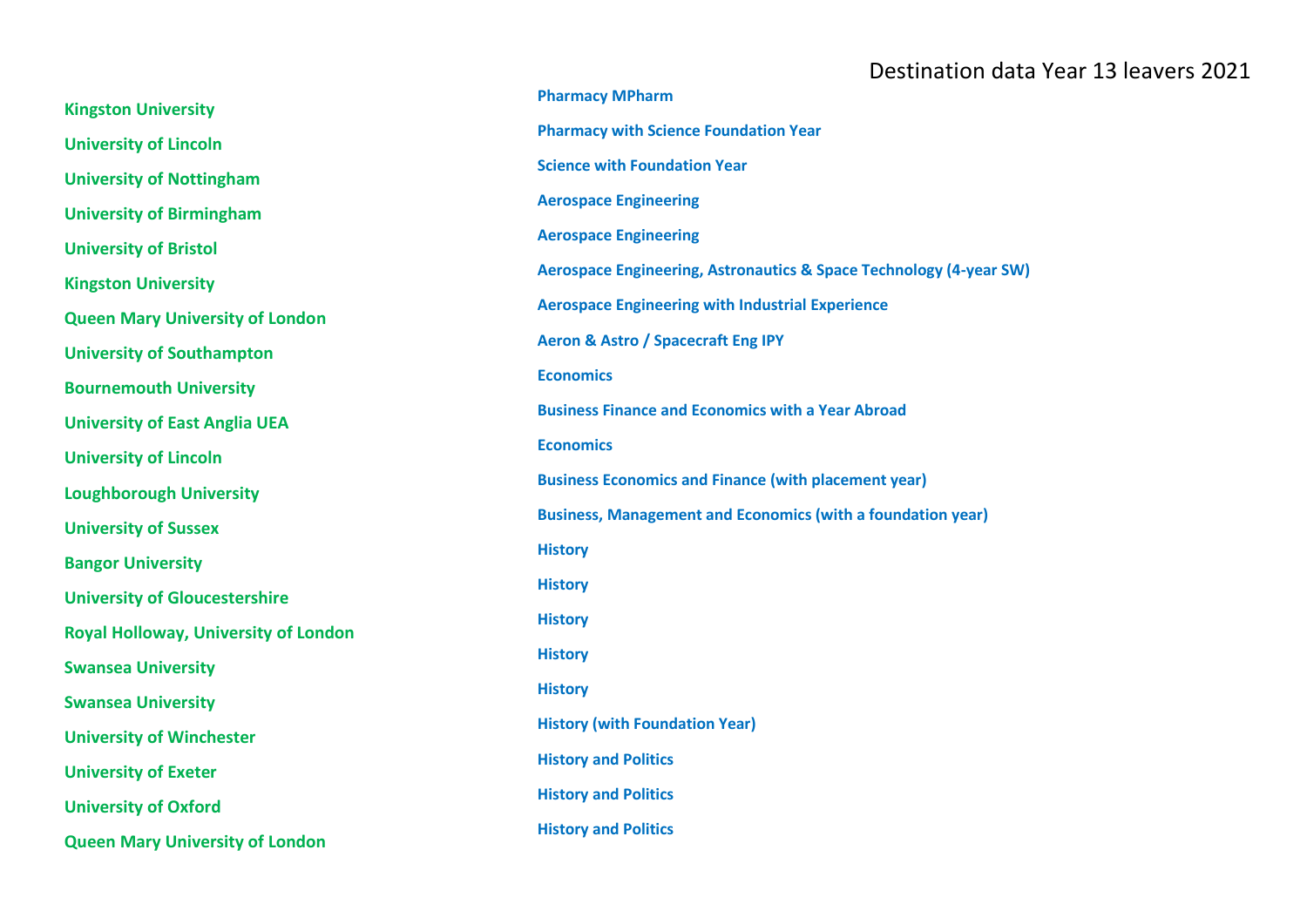|                                             | <b>History and Politics</b>                         |
|---------------------------------------------|-----------------------------------------------------|
| <b>University of Sussex</b>                 |                                                     |
| <b>University of Warwick</b>                | <b>History and Politics</b>                         |
| <b>Brunel University London</b>             | <b>Business and Management</b>                      |
| <b>Kingston University</b>                  | <b>Business Management With Business Experience</b> |
| <b>University of Surrey</b>                 | <b>Business Management</b>                          |
| <b>University of Surrey</b>                 | <b>Business Management with Foundation Year</b>     |
| <b>University of Westminster, London</b>    | <b>Business Management</b>                          |
| <b>University of Birmingham</b>             | <b>Philosophy, Religion and Ethics</b>              |
| King's College London, University of London | <b>Religion, Philosophy and Ethics</b>              |
| <b>University of Leeds</b>                  | <b>Philosophy, Ethics and Religion</b>              |
| <b>University of Nottingham</b>             | <b>Religion, Philosophy and Ethics</b>              |
| <b>University of Southampton</b>            | <b>Philosophy Ethics and Religion</b>               |
| <b>Durham University</b>                    | <b>Geography</b>                                    |
|                                             | <b>Geography</b>                                    |
| <b>University of Exeter</b>                 | <b>Geography</b>                                    |
| <b>University of Leeds</b>                  | <b>Geography</b>                                    |
| <b>Newcastle University</b>                 |                                                     |
| <b>University of Oxford</b>                 | <b>Geography</b>                                    |
| <b>Birmingham City University</b>           | <b>Sports Therapy</b>                               |
| <b>Bournemouth University</b>               | <b>Sport and Exercise Science</b>                   |
| <b>University of Nottingham</b>             | <b>Sport Rehabilitation</b>                         |
| <b>Oxford Brookes University</b>            | <b>Sport and Exercise Science</b>                   |
| <b>St George's, University of London</b>    | Physiotherapy                                       |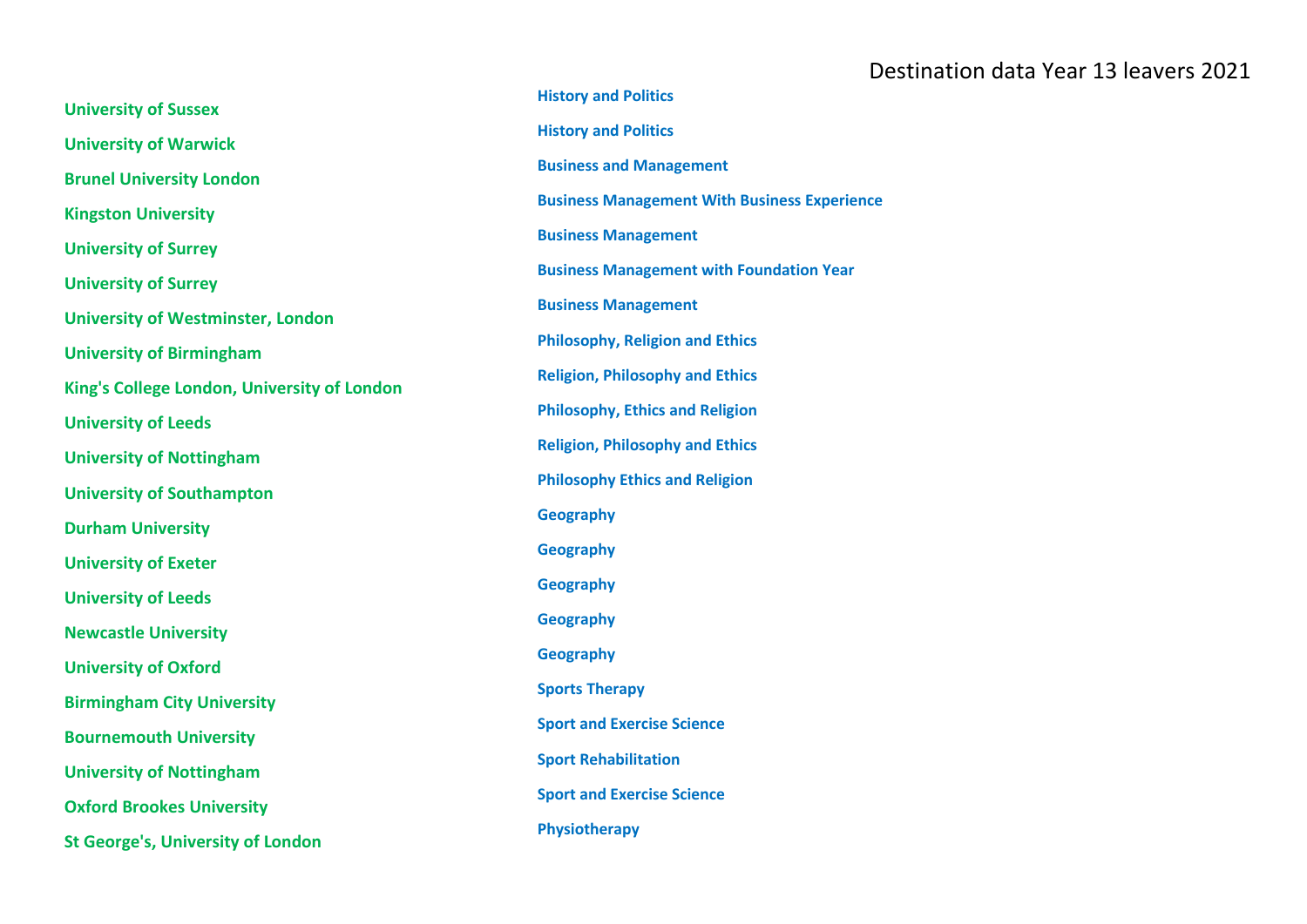|                                                       | <b>Sports Therapy</b>                                    |
|-------------------------------------------------------|----------------------------------------------------------|
| <b>University of Worcester</b>                        | Law                                                      |
| <b>University of Bristol</b>                          |                                                          |
| <b>University of Exeter</b>                           | Law                                                      |
| <b>Lancaster University</b>                           | Law                                                      |
| <b>University of Southampton</b>                      | Law                                                      |
| <b>UCL (University College London)</b>                | Law                                                      |
| <b>University of Chichester</b>                       | <b>Psychology</b>                                        |
| <b>Coventry University</b>                            | <b>Psychology</b>                                        |
| <b>Nottingham Trent University</b>                    | <b>Psychology</b>                                        |
| <b>University of Portsmouth</b>                       | <b>Psychology</b>                                        |
| <b>University of Surrey</b>                           | <b>Psychology</b>                                        |
| <b>University of Bristol</b>                          | <b>Veterinary Nursing and Companion Animal Behaviour</b> |
| <b>University of Liverpool</b>                        | <b>Bioveterinary Science</b>                             |
| <b>University of Nottingham</b>                       | <b>Veterinary Medicine</b>                               |
| <b>Royal Veterinary College, University of London</b> | <b>Veterinary Nursing</b>                                |
| <b>University of Surrey</b>                           | <b>Veterinary Medicine and Science</b>                   |
| <b>University of Birmingham</b>                       | <b>Politics and Philosophy</b>                           |
| <b>University of Bristol</b>                          | <b>Philosophy</b>                                        |
| <b>University of Bristol</b>                          | <b>Philosophy and Politics</b>                           |
| <b>University of Leeds</b>                            | <b>Philosophy and Politics</b>                           |
| <b>University of Manchester</b>                       | <b>Philosophy and Politics</b>                           |
| <b>University of Liverpool</b>                        | <b>Engineering Foundation</b>                            |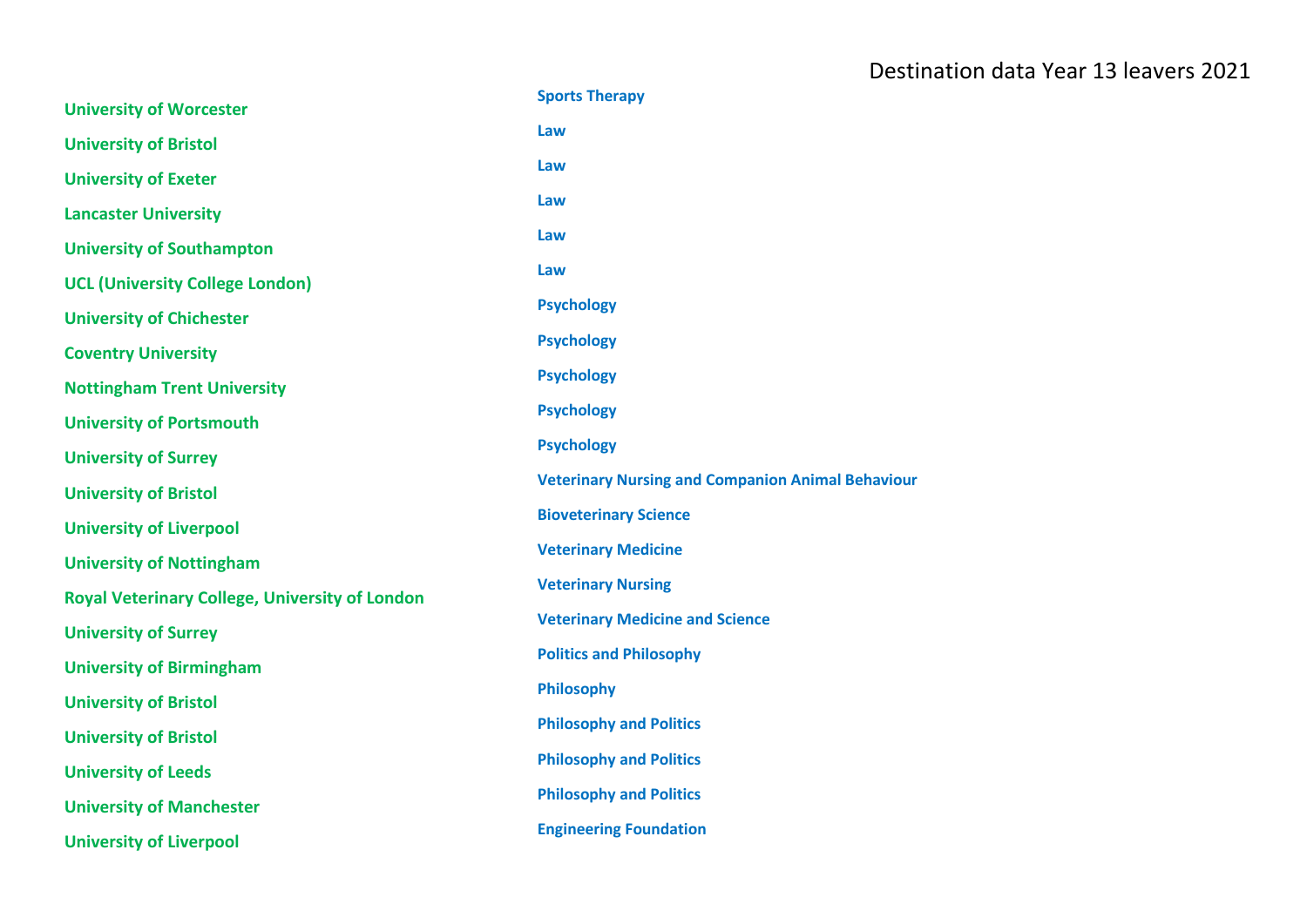**Loughborough University University of Nottingham University of Sheffield University of Surrey City, University of London Royal Holloway, University of London University of Surrey University of Surrey University of West London University of Westminster, London Aston University, Birmingham Bournemouth University University of Kent Nottingham Trent University University of Portsmouth Keele University University of Leicester University of Plymouth University of Southampton University of South Wales Bournemouth University Leeds Beckett University**

**Civil Engineering Engineering and Physical Sciences with Foundation Year Civil Engineering with a Foundation Year Civil Engineering with Foundation Year Economics with Accounting Accounting and Finance Accounting and Finance Accounting and Finance with Foundation Year Accounting and Finance Finance Business and Supply Chain Management Business and Management Business and Management Business Management and Marketing Business and Management Geology Geology with Foundation Year Geology with Foundation Year Geology with Foundation Year Geology Psychology Psychology**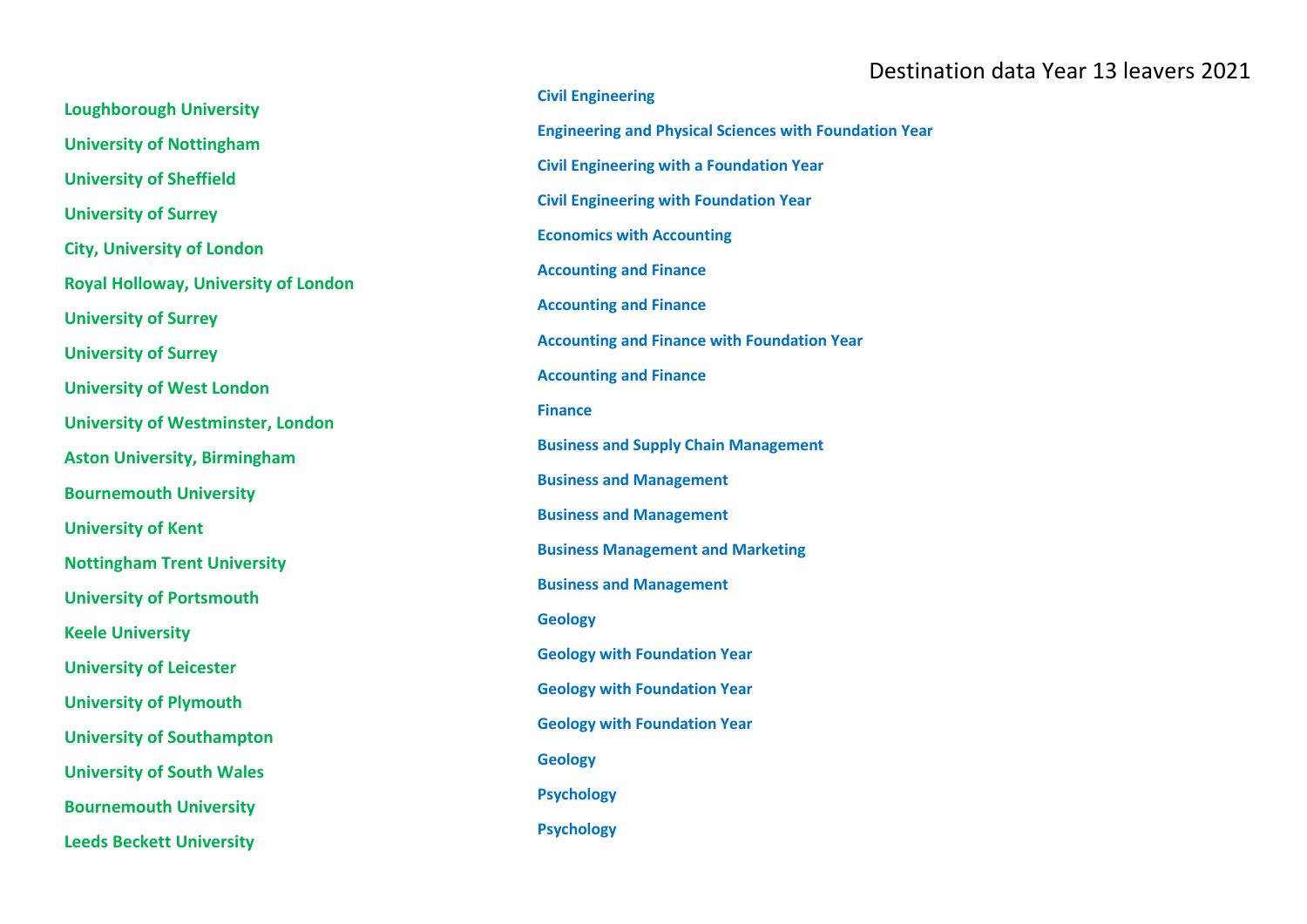| <b>Liverpool John Moores University</b> | <b>Psychology</b>                                                  |
|-----------------------------------------|--------------------------------------------------------------------|
|                                         | <b>Psychology</b>                                                  |
| <b>Nottingham Trent University</b>      | <b>Psychology (with a foundation year)</b>                         |
| <b>University of Sussex</b>             | <b>Medical Engineering</b>                                         |
| <b>Cardiff University</b>               |                                                                    |
| <b>University of Kent</b>               | <b>Biomedical Engineering</b>                                      |
| <b>Loughborough University</b>          | <b>Bioengineering</b>                                              |
| <b>Nottingham Trent University</b>      | <b>Biomedical Engineering</b>                                      |
| <b>University of Reading</b>            | <b>Biomedical Engineering</b>                                      |
| <b>University of Bath</b>               | <b>Computer Science</b>                                            |
|                                         | <b>Computer Science</b>                                            |
| <b>University of Birmingham</b>         | <b>Engineering Mathematics</b>                                     |
| <b>University of Bristol</b>            | <b>Computer Science</b>                                            |
| The University of Edinburgh             |                                                                    |
| <b>University of St Andrews</b>         | <b>Computer Science</b>                                            |
| <b>University of Bath</b>               | <b>Aerospace Engineering</b>                                       |
| <b>University of Bristol</b>            | <b>Mechanical and Electrical Engineering</b>                       |
| <b>Imperial College London</b>          | <b>Aeronautical Engineering</b>                                    |
|                                         | <b>Aeronautical Engineering</b>                                    |
| <b>Loughborough University</b>          | <b>Aeronautics and Astronautics / Spacecraft Engineering</b>       |
| <b>University of Southampton</b>        | <b>Foundation Programme in Science: Biosciences &amp; Pharmacy</b> |
| <b>Aston University, Birmingham</b>     |                                                                    |
| <b>University of Brighton</b>           | <b>Biomedical Science with Integrated Foundation Year</b>          |
| <b>University of Brighton</b>           | <b>Pharmacy with Integrated Foundation Year</b>                    |
| <b>University of Manchester</b>         | <b>Pharmacy with a Foundation Year</b>                             |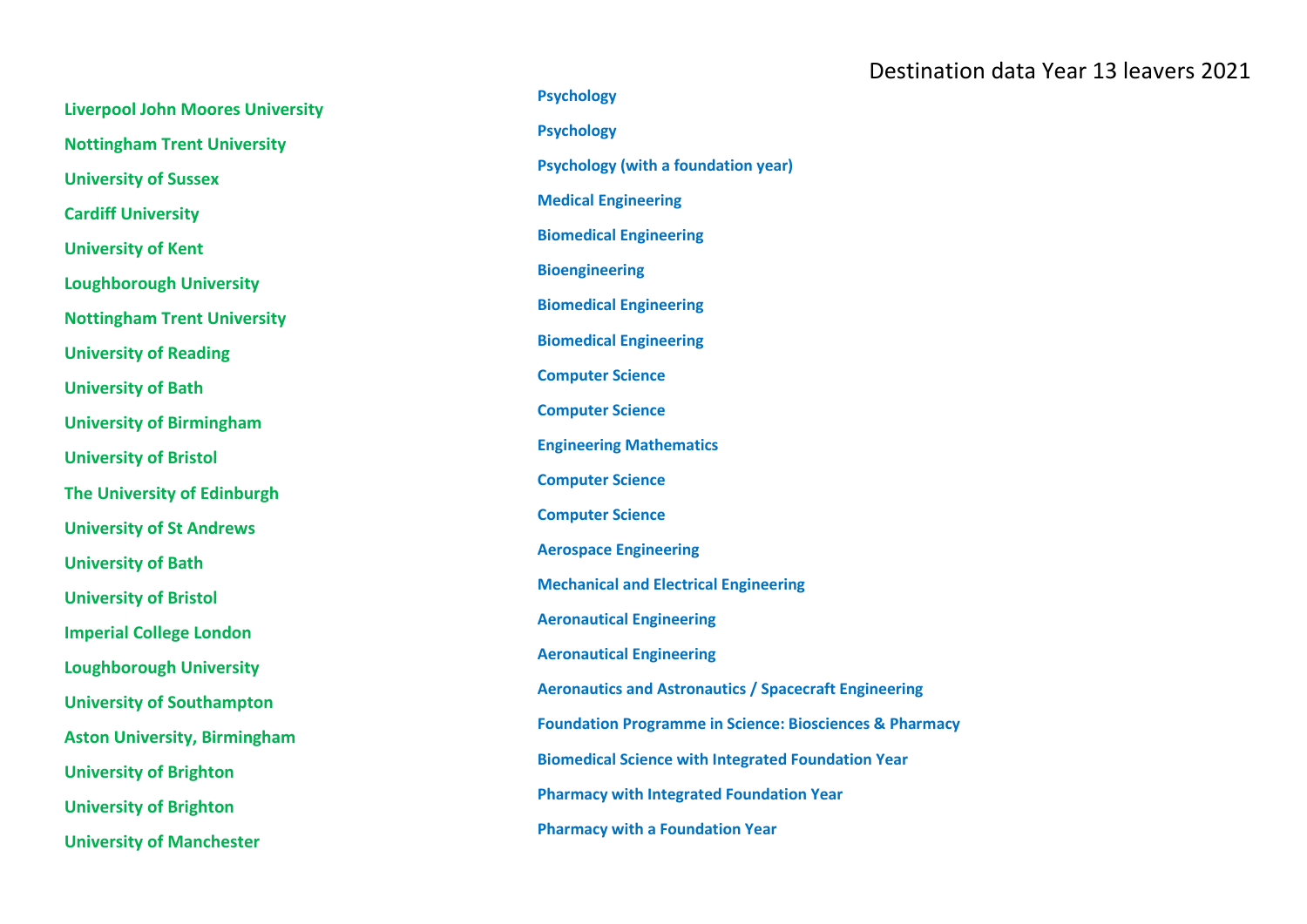| <b>University of Surrey</b>                       | <b>Biomedical Science with Foundation Year</b>     |
|---------------------------------------------------|----------------------------------------------------|
|                                                   | <b>Psychology</b>                                  |
| <b>University of Bath</b>                         | <b>Psychology</b>                                  |
| <b>University of Bristol</b>                      |                                                    |
| <b>University of Nottingham</b>                   | <b>Psychology</b>                                  |
| <b>University of Southampton</b>                  | <b>Psychology</b>                                  |
| <b>University of Warwick</b>                      | <b>Psychology</b>                                  |
| <b>University of Brighton</b>                     | <b>Business Management with Marketing</b>          |
| <b>Bristol, University of the West of England</b> | <b>Marketing (with Foundation Year)</b>            |
| <b>Coventry University</b>                        | <b>Advertising and Marketing</b>                   |
| <b>St Mary's University, Twickenham</b>           | <b>Communications and Marketing</b>                |
| <b>University of Warwick</b>                      | <b>Management (with Foundation Year)</b>           |
| <b>City, University of London</b>                 | Law                                                |
| <b>London South Bank University</b>               | Law                                                |
| <b>University of Roehampton</b>                   | Law                                                |
| <b>Royal Holloway, University of London</b>       | Law                                                |
| <b>University of Surrey</b>                       | Law                                                |
| <b>Aston University, Birmingham</b>               | <b>Mechanical Engineering</b>                      |
| <b>City, University of London</b>                 | <b>Mechanical Engineering</b>                      |
| <b>University of Hertfordshire</b>                | <b>Mechanical Engineering</b>                      |
| <b>University of Surrey</b>                       | <b>Mechanical Engineering with Foundation Year</b> |
|                                                   | <b>Engineering (with a foundation year)</b>        |
| <b>University of Sussex</b>                       | <b>International Politics</b>                      |
| <b>City, University of London</b>                 |                                                    |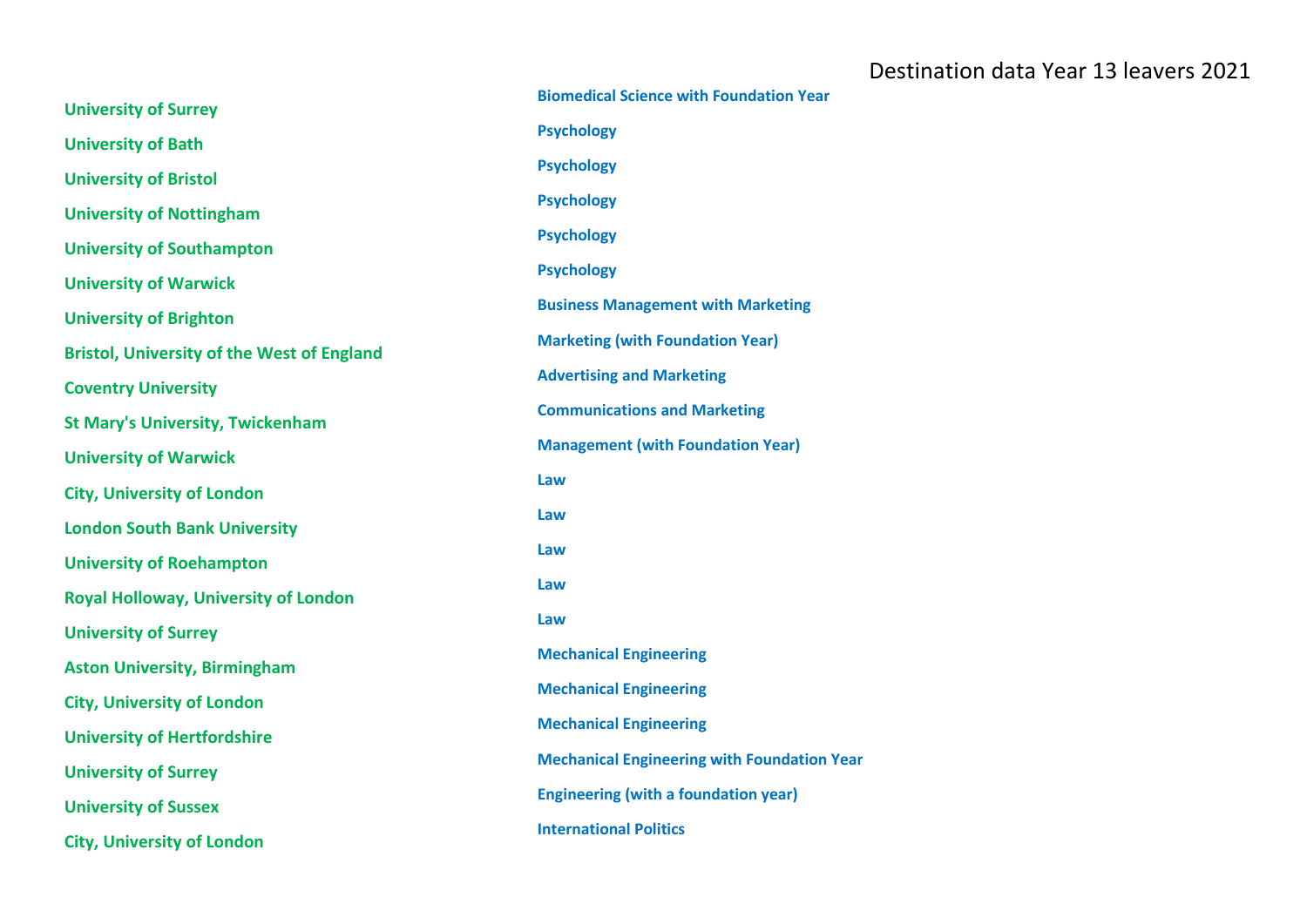**Queen Mary University of London Queen Mary University of London Royal Holloway, University of London SOAS University of London University of Cambridge Hull York Medical School King's College London, University of London Queen Mary University of London UCL (University College London) University of Birmingham Bournemouth University University of Portsmouth St Mary's University, Twickenham University of Surrey University of Liverpool Oxford Brookes University University of Plymouth University of Southampton St George's, University of London University of Brighton King's College London, University of London Kingston University**

**Politics and International Relations Politics and International Relations with a Year Abroad Politics and International Relations Politics and International Relations Medicine Medicine Medicine Pharmaceutical Chemistry Cancer Biomedicine Sport, Exercise and Health Sciences Sport and Exercise Science Sport and Exercise Science Sport and Exercise Science Sport and Exercise Science Occupational Therapy Occupational Therapy Occupational Therapy Occupational Therapy Occupational Therapy Pharmacy Pharmacy Pharmacy MPharm**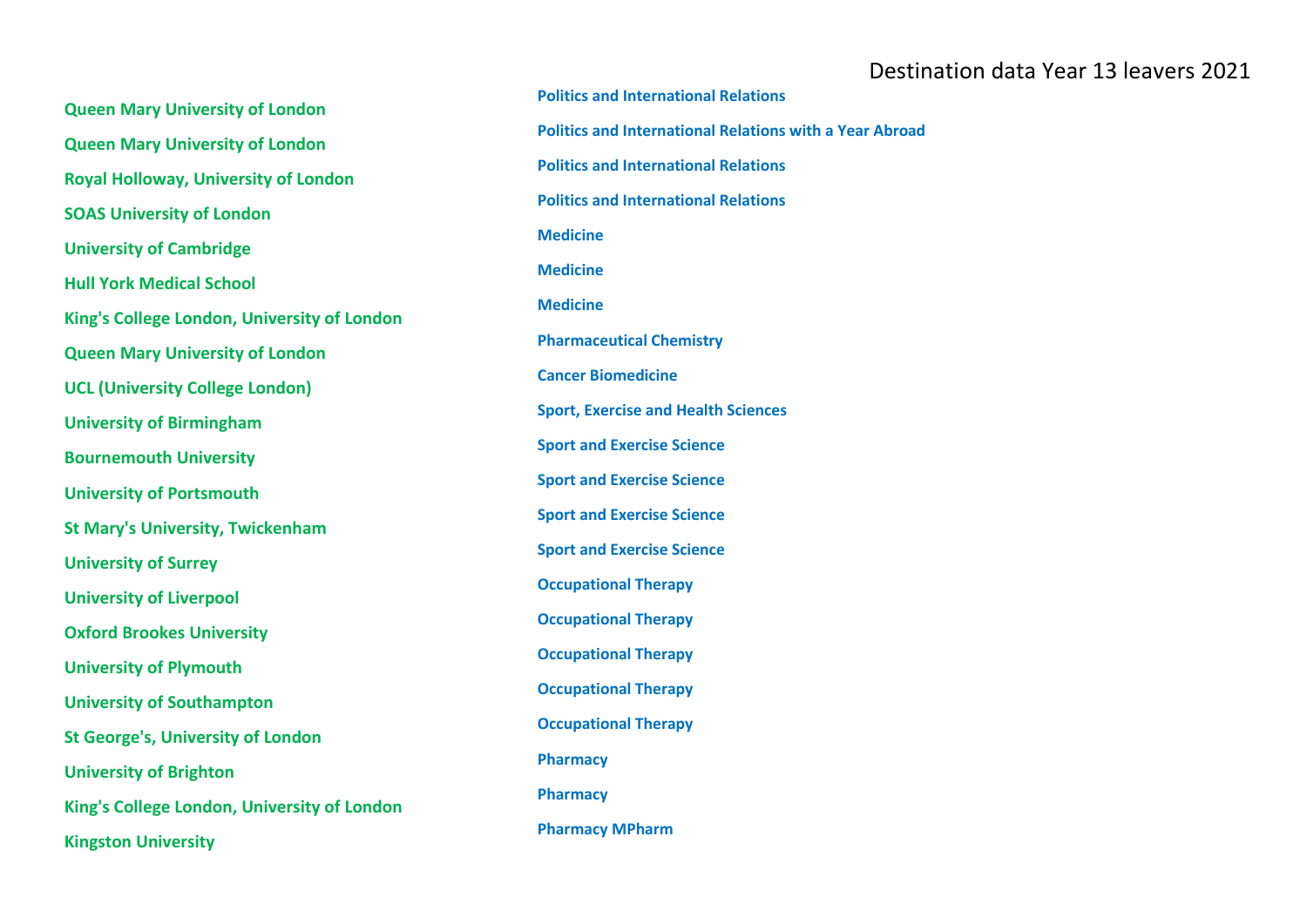| <b>University of Nottingham</b>             |
|---------------------------------------------|
| <b>University of Reading</b>                |
| King's College London, University of London |
| <b>University of Leeds</b>                  |
| <b>University of Manchester</b>             |
| <b>University of Plymouth</b>               |
| <b>Queen Mary University of London</b>      |
| <b>University of Birmingham</b>             |
| <b>University of Leeds</b>                  |
| <b>University of Manchester</b>             |
| <b>University of Oxford</b>                 |
| <b>University of Warwick</b>                |
| King's College London, University of London |
| <b>Queen Mary University of London</b>      |
| Royal Holloway, University of London        |
| <b>University of Southampton</b>            |
| <b>University of Surrey</b>                 |
| <b>University of Bristol</b>                |
| <b>Coventry University</b>                  |
| <b>University of Liverpool</b>              |
| <b>University of Nottingham</b>             |
| <b>University of Sussex</b>                 |

**Pharmacy (4 years) Pharmacy Dental Therapy and Hygiene Dental Hygiene and Dental Therapy Oral Health Science Dental Therapy and Hygiene Oral Health Physics and Astrophysics Physics with Astrophysics Physics with Astrophysics Physics (4 -year MPhys) Physics with Astrophysics Physics Physics Mathematics and Physics Physics with Mathematics Mathematics and Physics Psychology Psychology Psychology Psychology Psychology**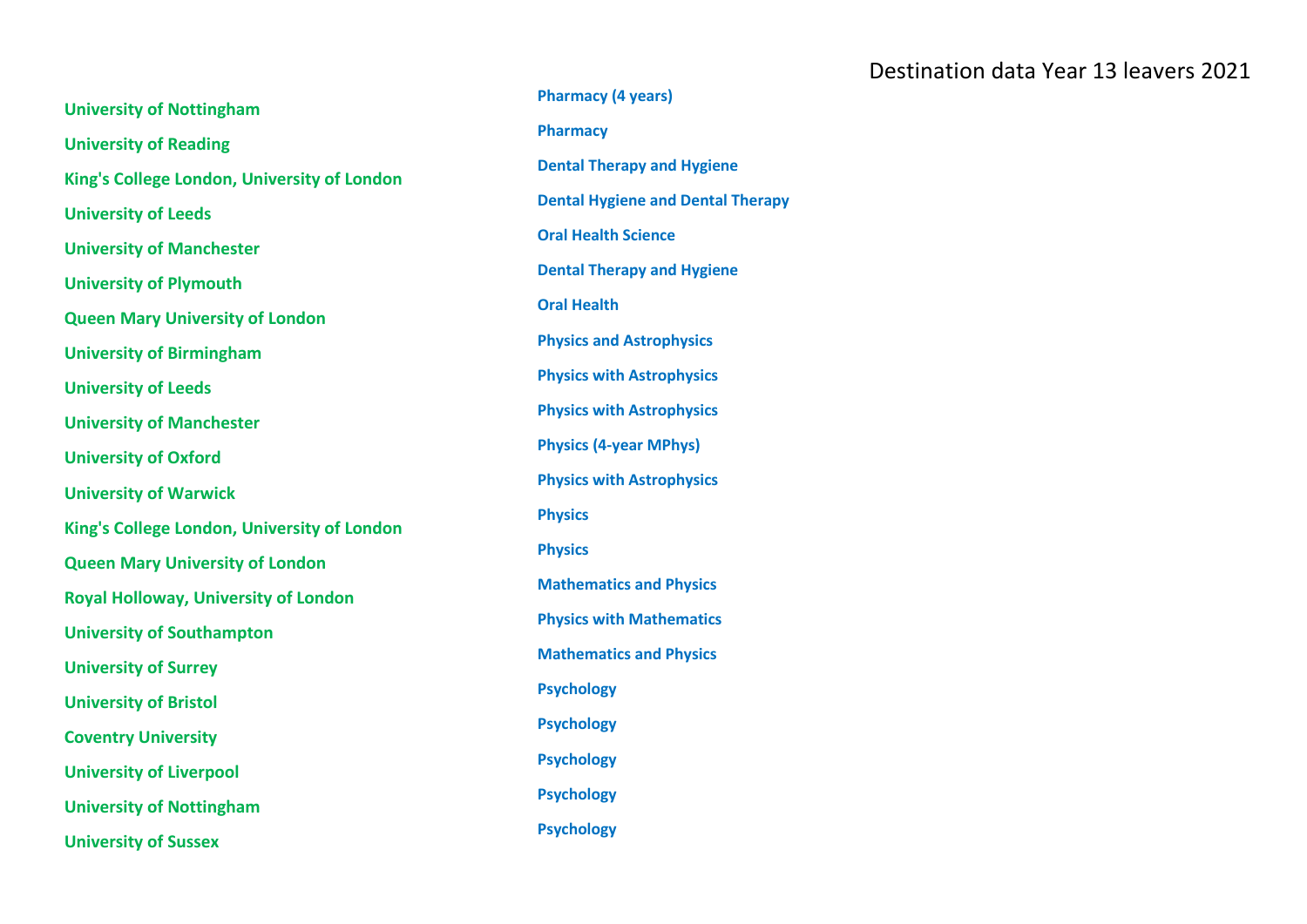| <b>Birkbeck, University of London</b>                                                   | Law                                            |
|-----------------------------------------------------------------------------------------|------------------------------------------------|
| <b>City, University of London</b>                                                       | <b>Adult Nursing</b>                           |
| <b>Manchester Metropolitan University</b>                                               | Law                                            |
| <b>Nottingham Trent University</b>                                                      | Law                                            |
| <b>University of Surrey</b>                                                             | Law                                            |
| <b>University of Westminster, London</b>                                                | Law                                            |
| <b>City, University of London</b>                                                       | <b>Accounting and Finance</b>                  |
| King's College London, University of London                                             | <b>Accounting &amp; Finance</b>                |
| <b>London Metropolitan University</b>                                                   | <b>Accounting and Finance</b>                  |
| <b>London School of Economics and Political Science,</b><br><b>University of London</b> | <b>Accounting &amp; Finance</b>                |
| <b>London South Bank University</b>                                                     | <b>Accounting and Finance (with Placement)</b> |
| <b>University of Exeter</b>                                                             | <b>Geography</b>                               |
| <b>University of Leeds</b>                                                              | <b>Geography</b>                               |
| <b>Loughborough University</b>                                                          | <b>Geography</b>                               |
| <b>University of Southampton</b>                                                        | <b>Geography</b>                               |
| <b>University of Sussex</b>                                                             | <b>Geography</b>                               |
| <b>University of Birmingham</b>                                                         | <b>Geography</b>                               |
| <b>University of Exeter</b>                                                             | Geography                                      |
| <b>University of Leeds</b>                                                              | <b>Geography</b>                               |
| <b>University of Nottingham</b>                                                         | Geography                                      |
| <b>University of Sussex</b>                                                             | <b>Geography</b>                               |
| <b>University of Surrey</b>                                                             | <b>Musical Theatre</b>                         |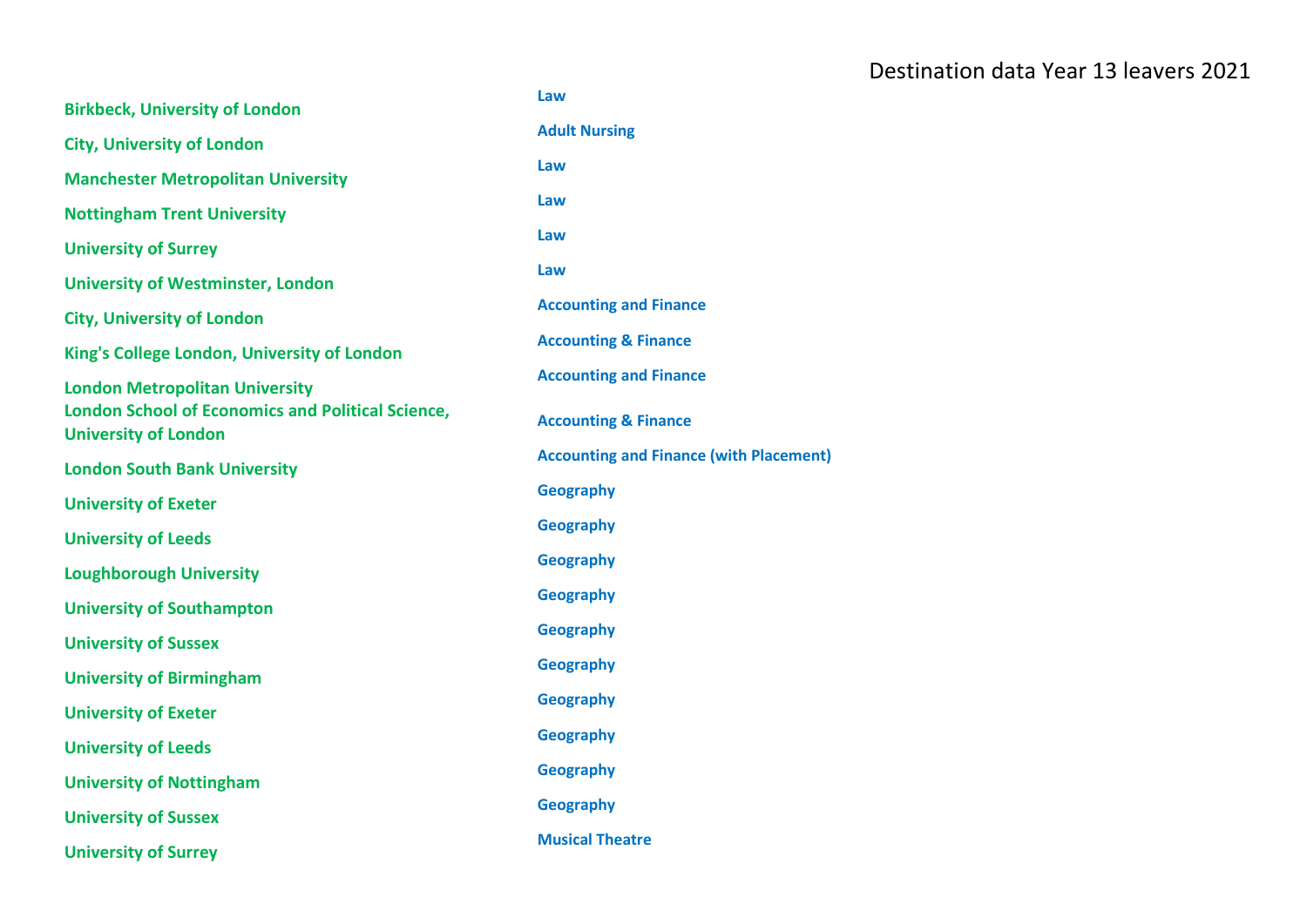| <b>University of East Anglia UEA</b>           | <b>Film and Television Studies</b>                    |
|------------------------------------------------|-------------------------------------------------------|
| <b>University of Exeter</b>                    | <b>Film &amp; Television Studies</b>                  |
|                                                | <b>Film Studies</b>                                   |
| <b>University of Liverpool</b>                 | <b>Film and Television Studies</b>                    |
| <b>University of Nottingham</b>                | <b>Film Studies</b>                                   |
| <b>University of Warwick</b>                   |                                                       |
| <b>University of Bristol</b>                   | <b>Psychology and Neuroscience</b>                    |
| The University of Edinburgh                    | <b>Cognitive Science (Humanities)</b>                 |
| <b>University of Leeds</b>                     | <b>Psychology</b>                                     |
| <b>University of St Andrews</b>                | <b>Psychology</b>                                     |
| <b>University of Sussex</b>                    | <b>Psychology with Neuroscience</b>                   |
| <b>University of East Anglia UEA</b>           | <b>Geography</b>                                      |
| <b>University of Glasgow</b>                   | <b>Geography</b>                                      |
|                                                | <b>Geography</b>                                      |
| <b>University of Leicester</b>                 | Geography                                             |
| <b>Newcastle University</b>                    | Geography                                             |
| <b>University of Sussex</b>                    |                                                       |
| <b>Swansea University</b>                      | <b>Geography</b>                                      |
| <b>University of Birmingham</b>                | Law                                                   |
| <b>Cardiff University</b>                      | Law                                                   |
| <b>City, University of London</b>              | Law                                                   |
| <b>University of Portsmouth</b>                | Law                                                   |
|                                                | Law                                                   |
| <b>University of Southampton</b>               | <b>Technical Services with Live Sound Engineering</b> |
| <b>ACM (The Academy of Contemporary Music)</b> |                                                       |